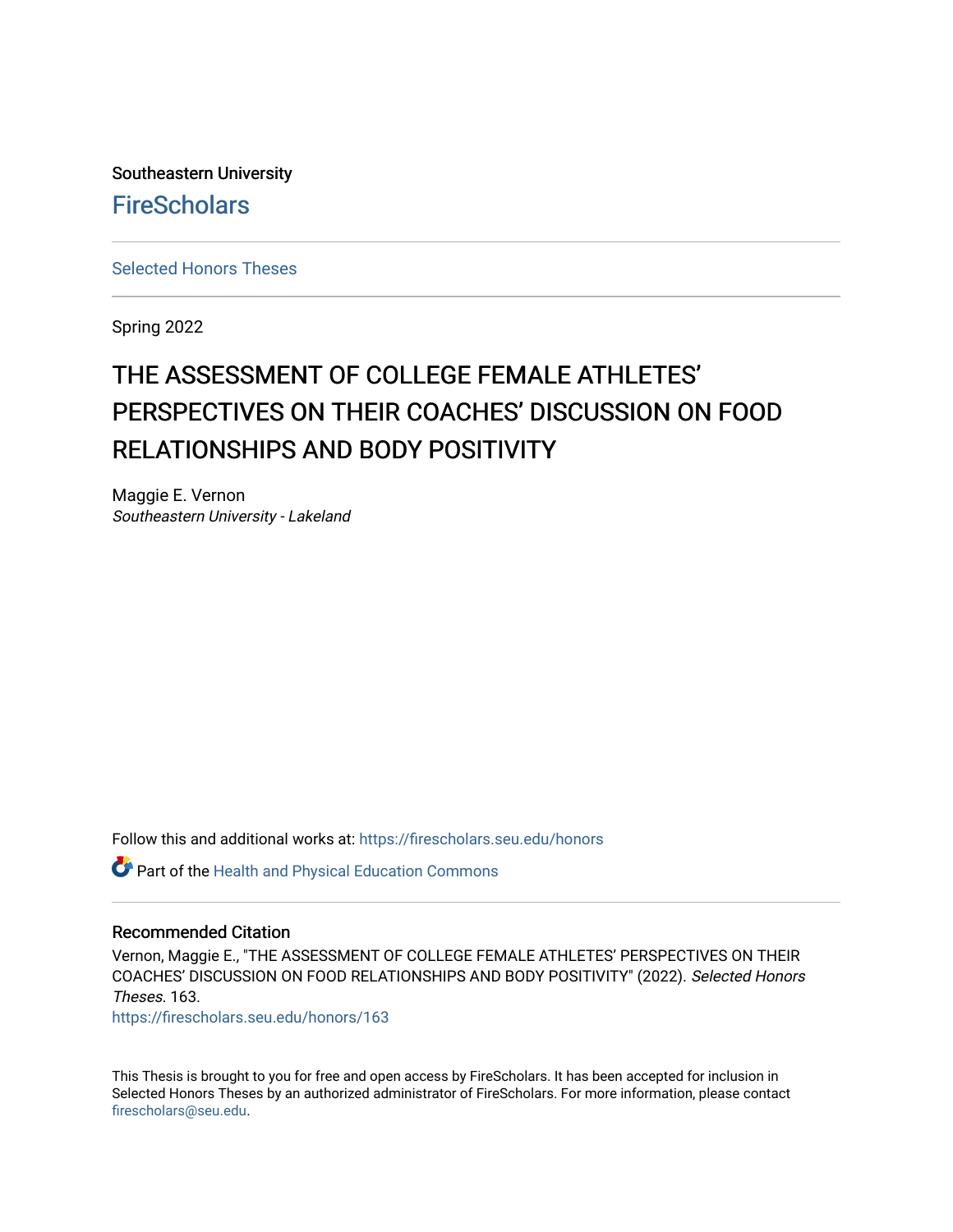# THE ASSESSMENT OF COLLEGE FEMALE ATHLETES' PERSPECTIVES ON THEIR COACHES' DISCUSSION ON FOOD RELATIONSHIPS AND BODY POSITIVITY

By

Maggie Vernon

Submitted to the School of Honors Committee

in partial fulfillment

of the requirements for University Honors Scholars

Southeastern University

2022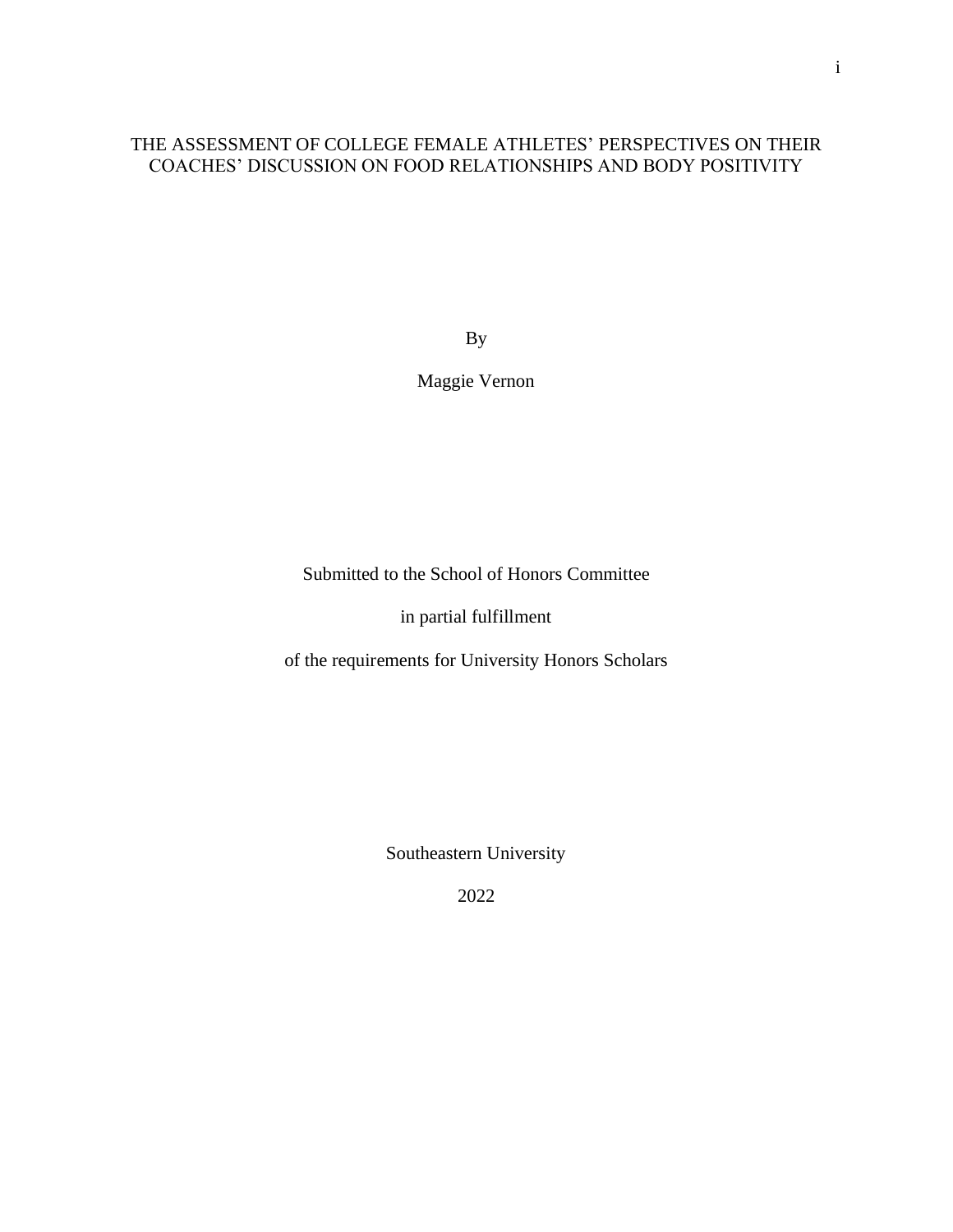Copyright by Maggie Vernon

2022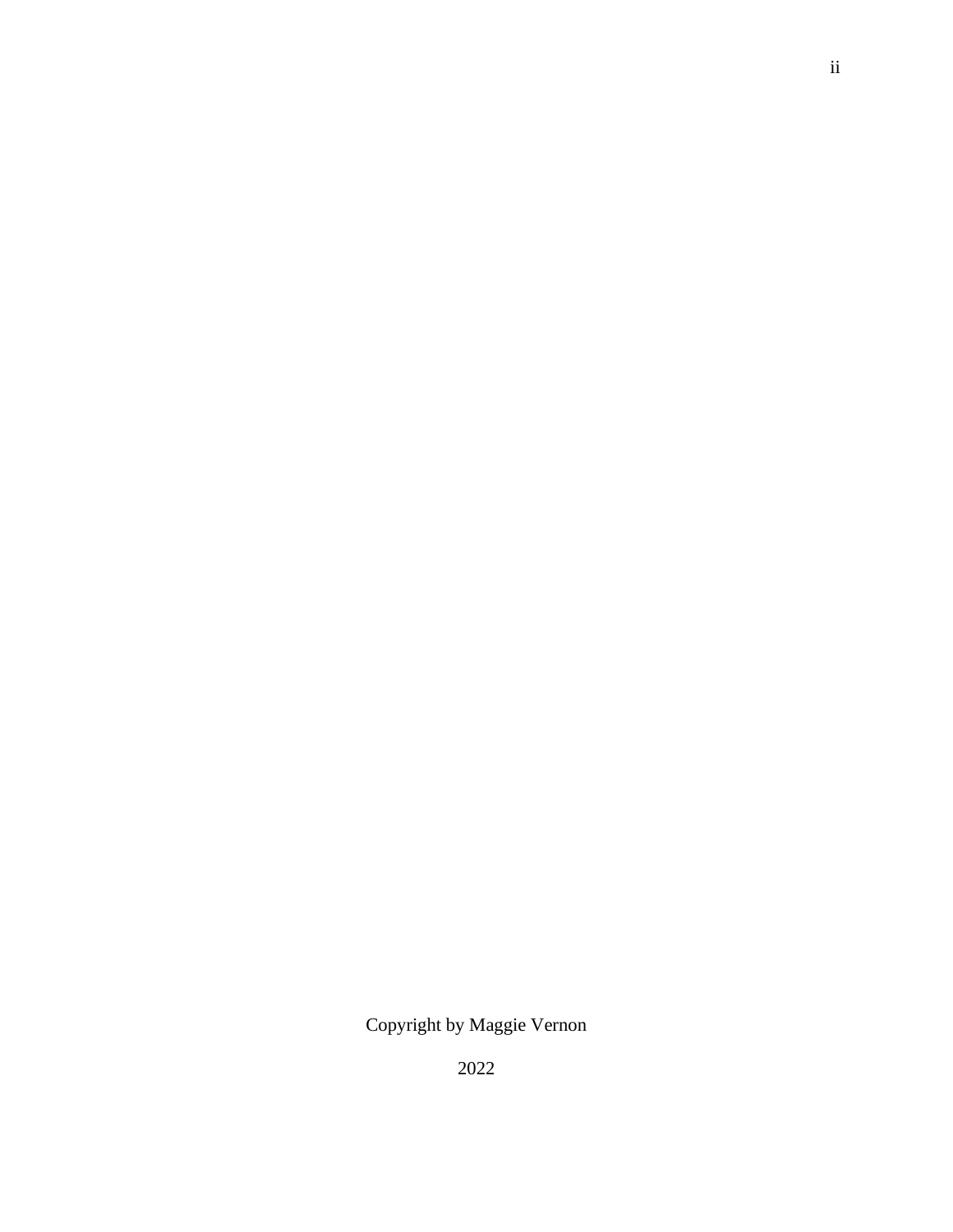# Acknowledgement

I would like to acknowledge Dr. Kasey Mueller, Mrs. Amy Beatty, and Dr. Thomas Gollery, Dr. Gordon Miller, and Mrs. Molly Owen for all of their wisdom and encouragement throughout this process. I would also like to thank the participants who took the time to complete the survey for my study. Without any of them, this would not have been possible.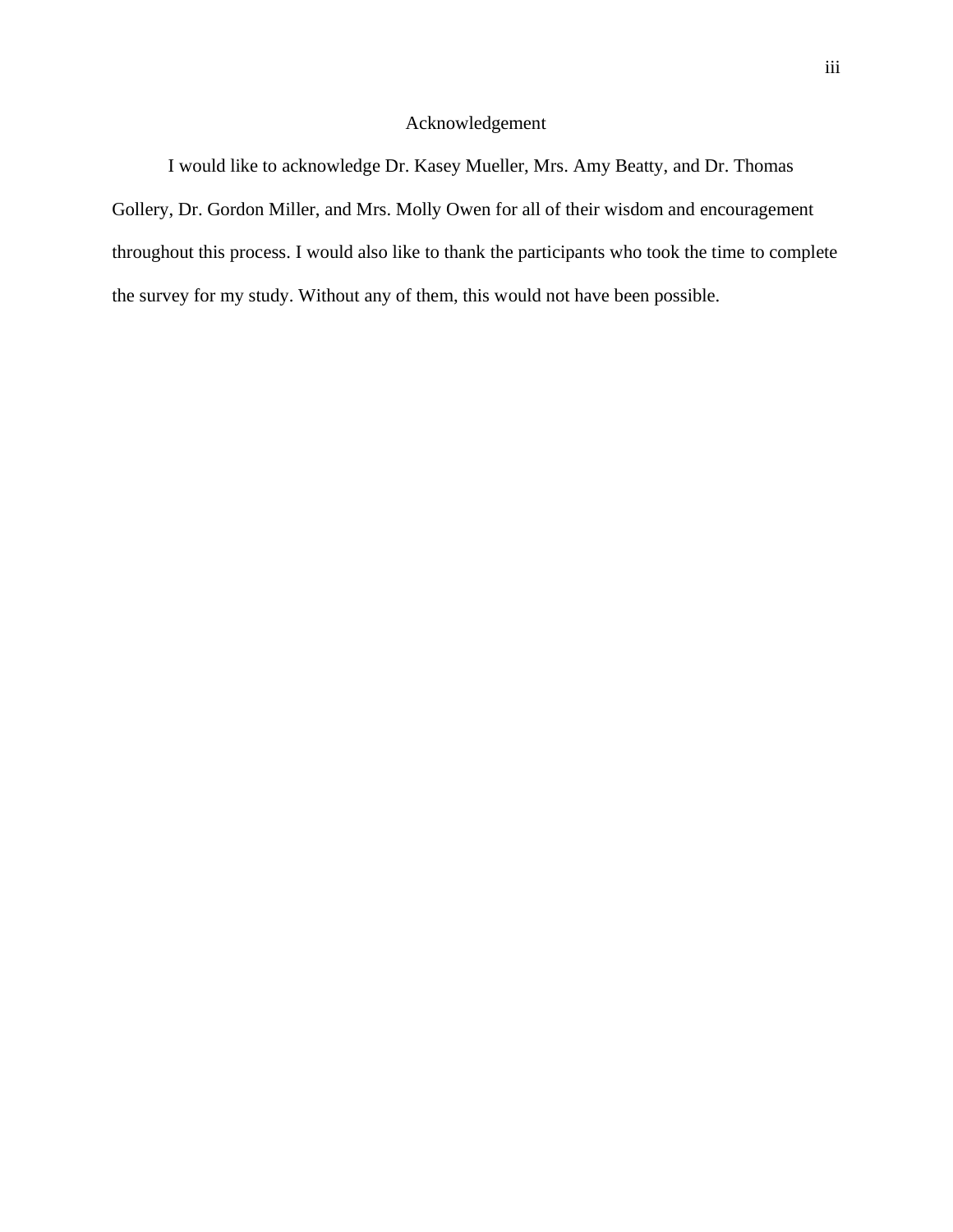#### Abstract

This study examined the differences in how often college female athletes' coaches discussed food relationships and body positivity with how often the college female athletes wished their coaches discussed food relationships and body positivity. I hypothesized that the coaches' discussions of food relationships and body positivity did not meet the expectations of the college female athletes. Twenty-six participants from Southeastern University in a population of female athletes completed an online survey that produced quantitative data to determine the discrepancy. The survey consisted of three main topics of eating habits, eating disorders, body positivity, and their relationship building with their coaches. The results concluded that the coaches were meeting the expectations of the athletes in the categories of eating habits, body positivity, and in their relationship building. However, the results for the topic of eating disorders were insignificant. Thus, the coaches appear to have discussed these topics positively and constructed positive relationships with their athletes.

*Keywords*: Body dysmorphia, body positivity, eating disorders, eating habits, food relationships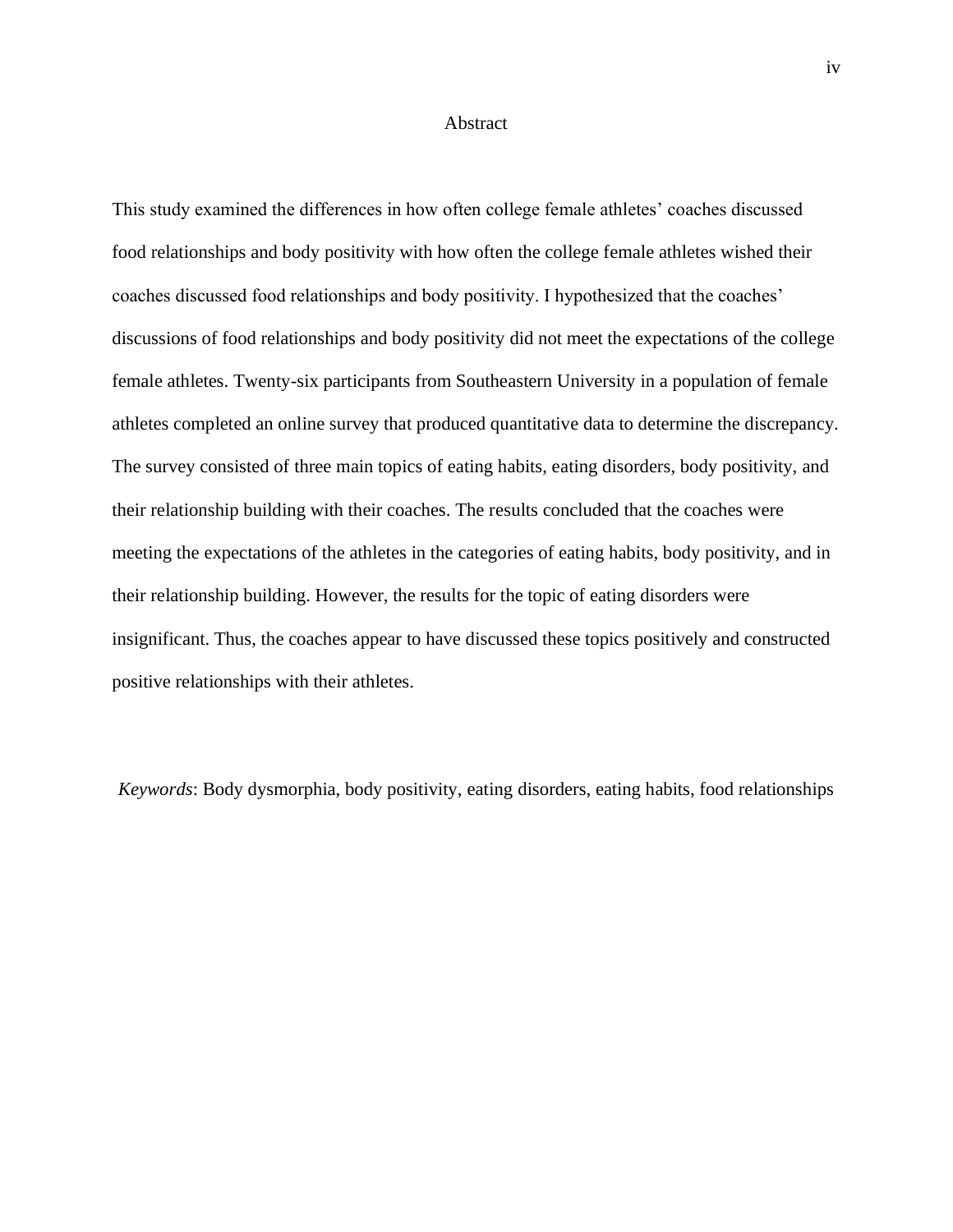# **Table of Contents**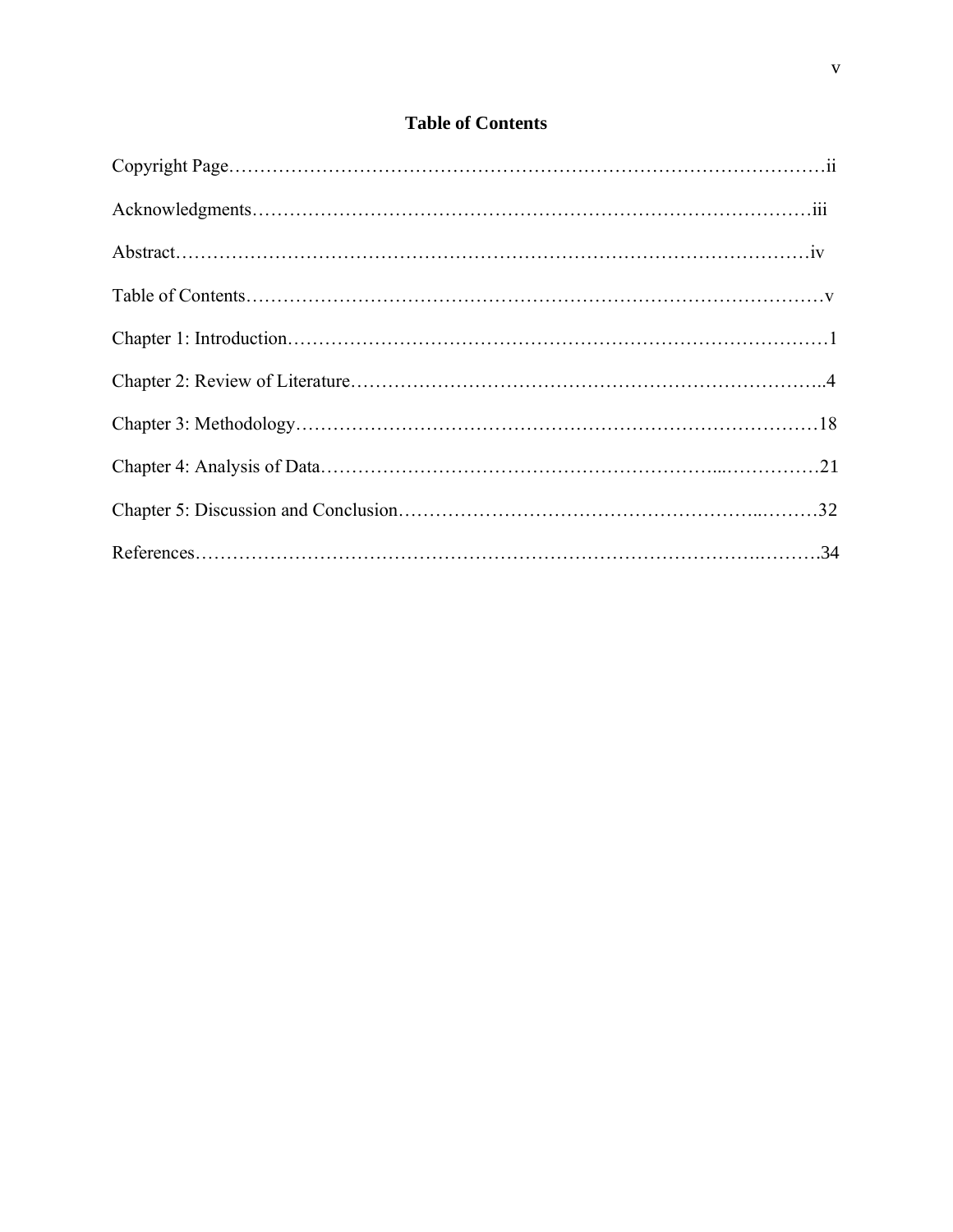#### **Introduction (Chapter 1)**

In my personal experience of participating in the sport of lacrosse in high school, I noticed that none of the coaches I had discussed nutrition or healthy eating habits. Consequently, many of my teammates and myself sustained an improper diet which led to symptoms such as deoptimization of their performance, indigestion, early fatigue, headaches, and more. This was an occurrence that was repeated among several of my teammates and was never properly addressed. At the time, I did not consider that there could be anything done about these occurrences.

However, through my education of kinesiology and nutrition in my undergraduate degree, I learned that proper nutrition has a considerable impact on the functions of the human body. It is especially important to an athlete or someone who is highly active in their daily lives. This caused me to consider that the negative effects of an improper diet in my high school teammates could have been eliminated if conversations about proper nutrition and eating habits were discussed. In a university setting, athletics is incredibly more rigorous than high school athletics. This led me to want to discover if there was a higher standard for the discussion of topics such as eating habits for college sports.

When completing my background research on this topic, I also began to research the impact of eating disorders on athletes versus nonathletes as this information is relevant to eating habits of athletes. I found that in a few studies, the female athletes were at a higher risk for eating disorders than nonathletes. Another interesting item that I found was that females in general were more likely to develop an eating disorder than men. This caused me to decide to focus the population of my study on female athletes because this would make it more likely to be relevant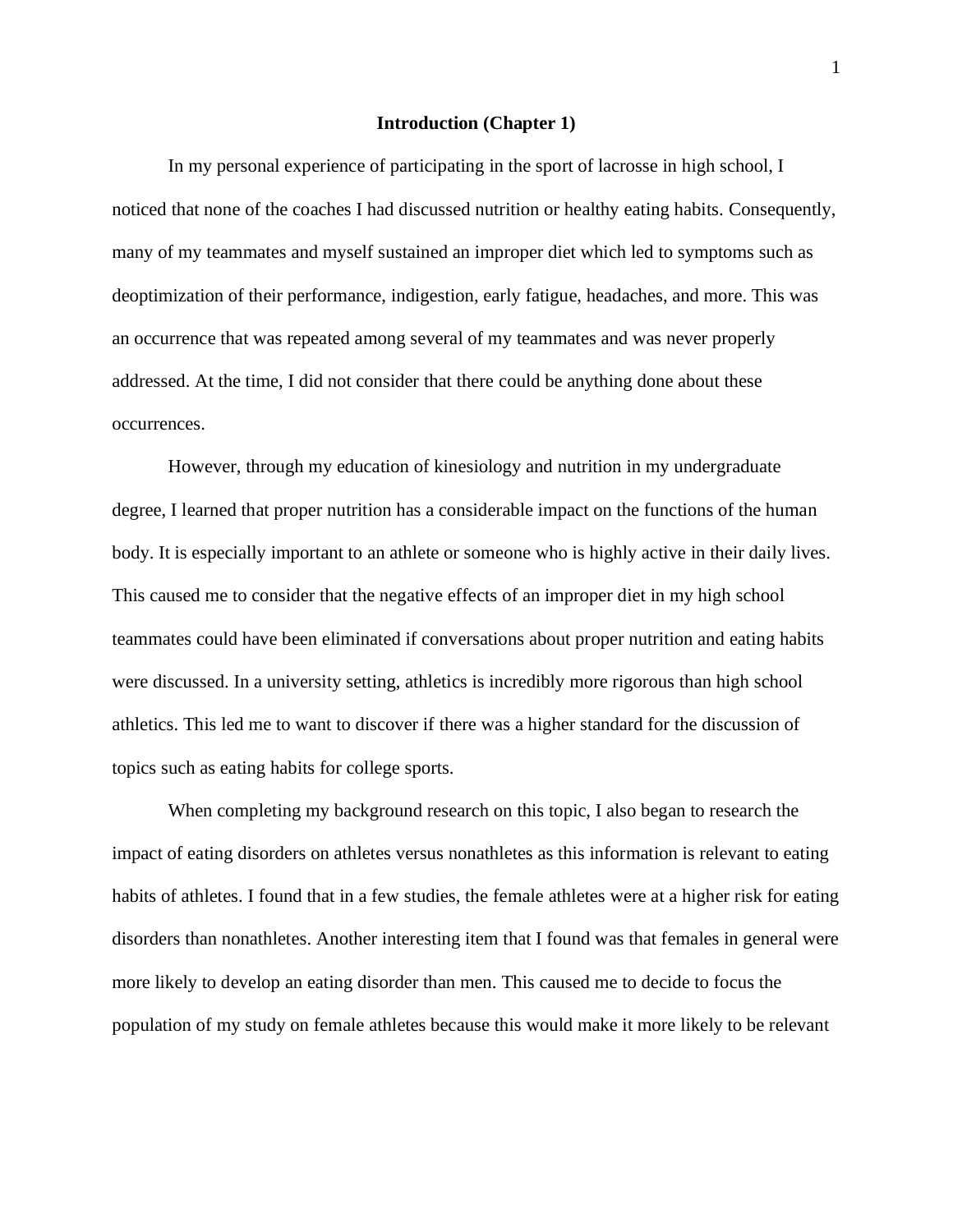or to have more significant findings. Eating disorders are concurrent with eating habits, therefore I also discussed the topic of eating disorders in my study despite the sensitivity of the topic.

There are many causes of eating disorders among athletes, but I wanted to focus on the reasoning of body dysmorphia. Body dysmorphia is a mental health condition that causes for one to have a constant focus on their flaws in the physical body, which is typically minor and usually not perceived by others, but still may cause one to feel shame and anxiety as far as to avoid social situations ("Body dysmorphic disorder", 2022). A way to address this is to discuss body positivity from a Christian perspective with the athletes. Body positivity in this context is properly taking care of our bodies through food, exercise, sleep, and so on in order to feel your best. The Bible discusses in 1 Corinthians 6:20 that "God bought you with a high price. So, you must honor God with your body" (NLT). This passage is specifically discussing sexual sin, but I believe that the Lord wishes for us to take care of our bodies as a whole as well. This includes treating it with proper care with good nutrients and a positive mindset for us to function properly and live joyfully. Therefore, I decided to discuss the topic of body positivity as well.

A great relationship between coaches and athletes is essential to providing comfortability in discussing such sensitive topics. It was important to ask the athletes the status of their relationship with their coach in order to grasp if these concepts would be well received if they were discussed in the setting of a team. Therefore, I decided the last part of my study would be to assess the coach and athlete relationship.

Sports are a highly prevalent part of our present society. My goal of this research is to determine whether or not the athletes are being well taken care of by their authority figures and are given the opportunity to treat their bodies with care through healthy food relationships and a positive mindset. Therefore, the research question is, are coaches meeting the perspectives of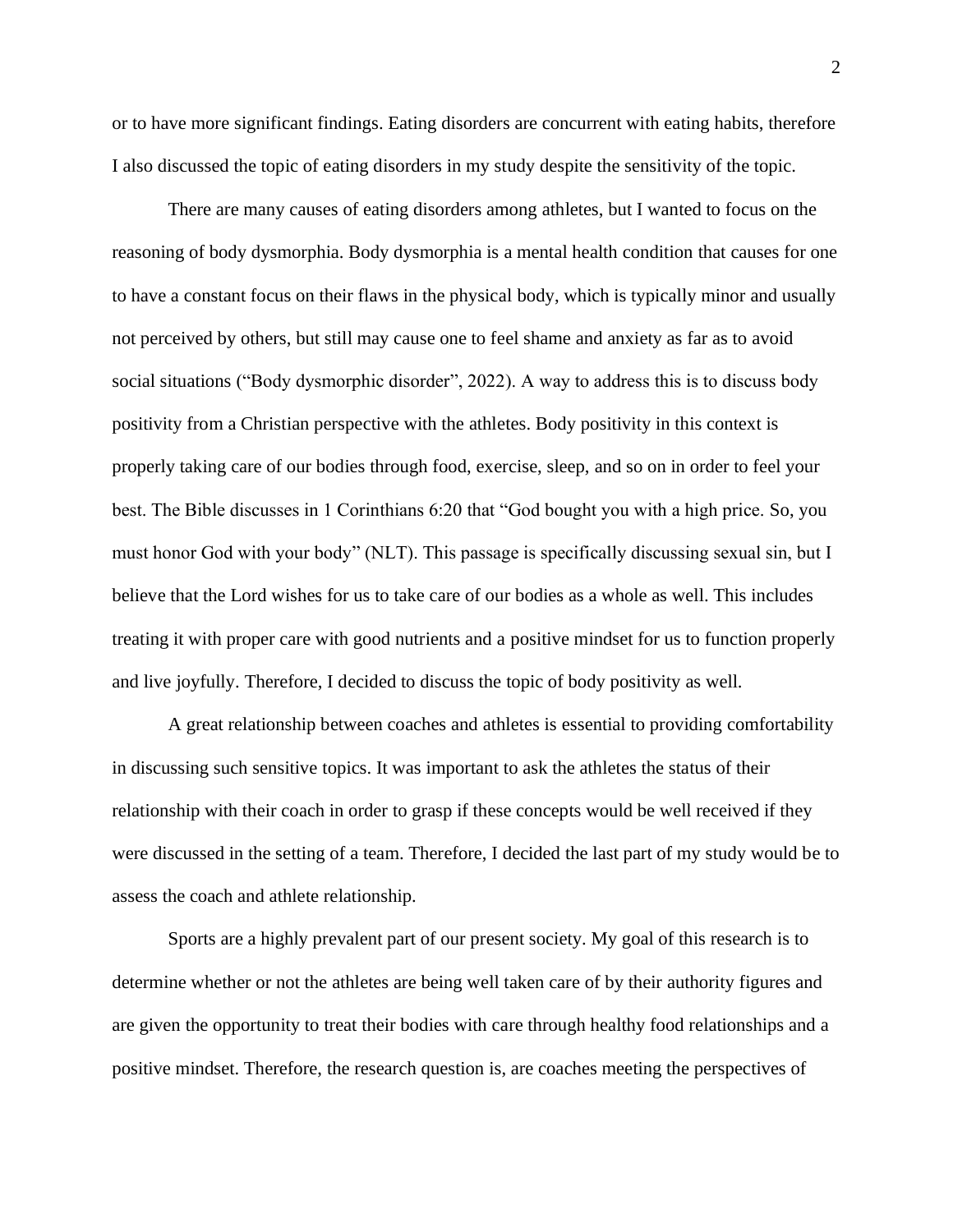their athletes when it comes to the discussion topics of food relationships and body positivity, and what the athletes' standards for their coaches are. The discussion of such topics can be preventative measures towards mental health issues, eating disorders, negative mindsets, and so on. With my study, I hope to see the authority figures over the female sports teams to be positive influences over their athletes in these particular topics. If I discover they are not, I hope that my research will achieve recognition and ensure that a higher standard for the discussion of these important topics is in place.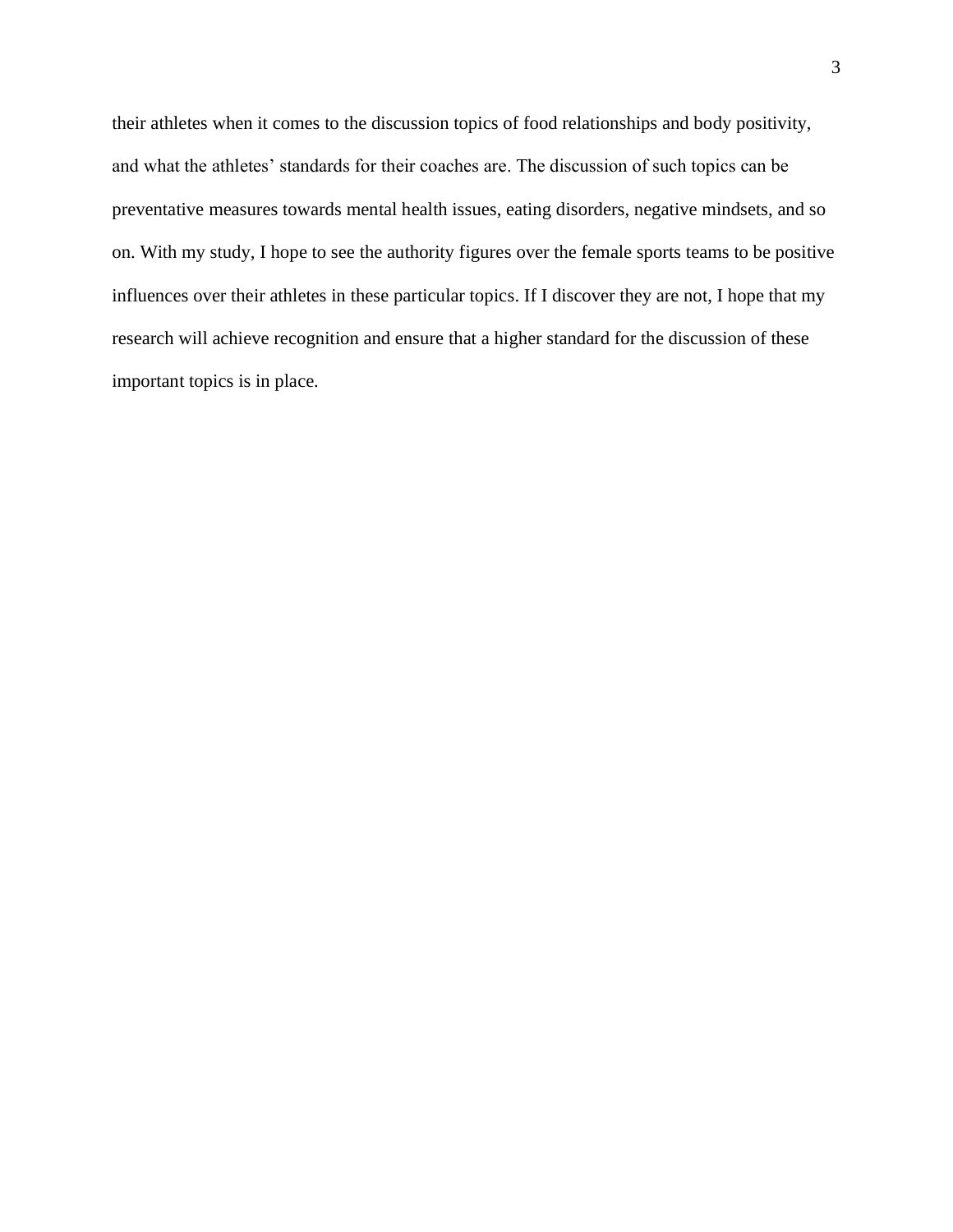#### **Review of Literature (Chapter 2)**

## **Introduction**

Many women begin to experience struggles with maintaining a healthy relationship with food and body image in the early years of puberty. Some of these women have been involved in sports since they were younger or may begin to participate in sports in their teenage years. In these cases, it is possible that they were never distinctly taught how to have a healthy relationship with food and their bodies. Women suffering from destructive eating habits or disordered eating are likely to be malnourished. The lack of knowledge, negative habit formation, and/or negative mindset could also generate other destructive behaviors such as exercise dependence. Therefore, it can be harmful towards their developing bodies during puberty and on, and especially difficult for those that participate in the rigorous training of college sport. Leaders who develop healthy relationships with these young women are necessary to help teach them to develop and perceive food and their bodies in a healthy way. Many coaches of college female sports may be unaware of this occurrence or lack understanding of how to confront the situation carefully.

#### **Influences of Food**

Food affects the body in several ways. In a narrative review concerning how the food people consume affects mental health, the authors discovered that "healthy eating patterns that meet food-based dietary recommendations and nutrient requirements may assist in the prevention and treatment of depression and anxiety" (Kris-Etherton et al., 2020). This review included a recent study that discovered that dietary pattern–based interventions reduced depressive symptoms (Kris-Etherton et al., 2020). Overall, this affirms that healthy dietary habits can improve mental health issues such as anxiety and depression.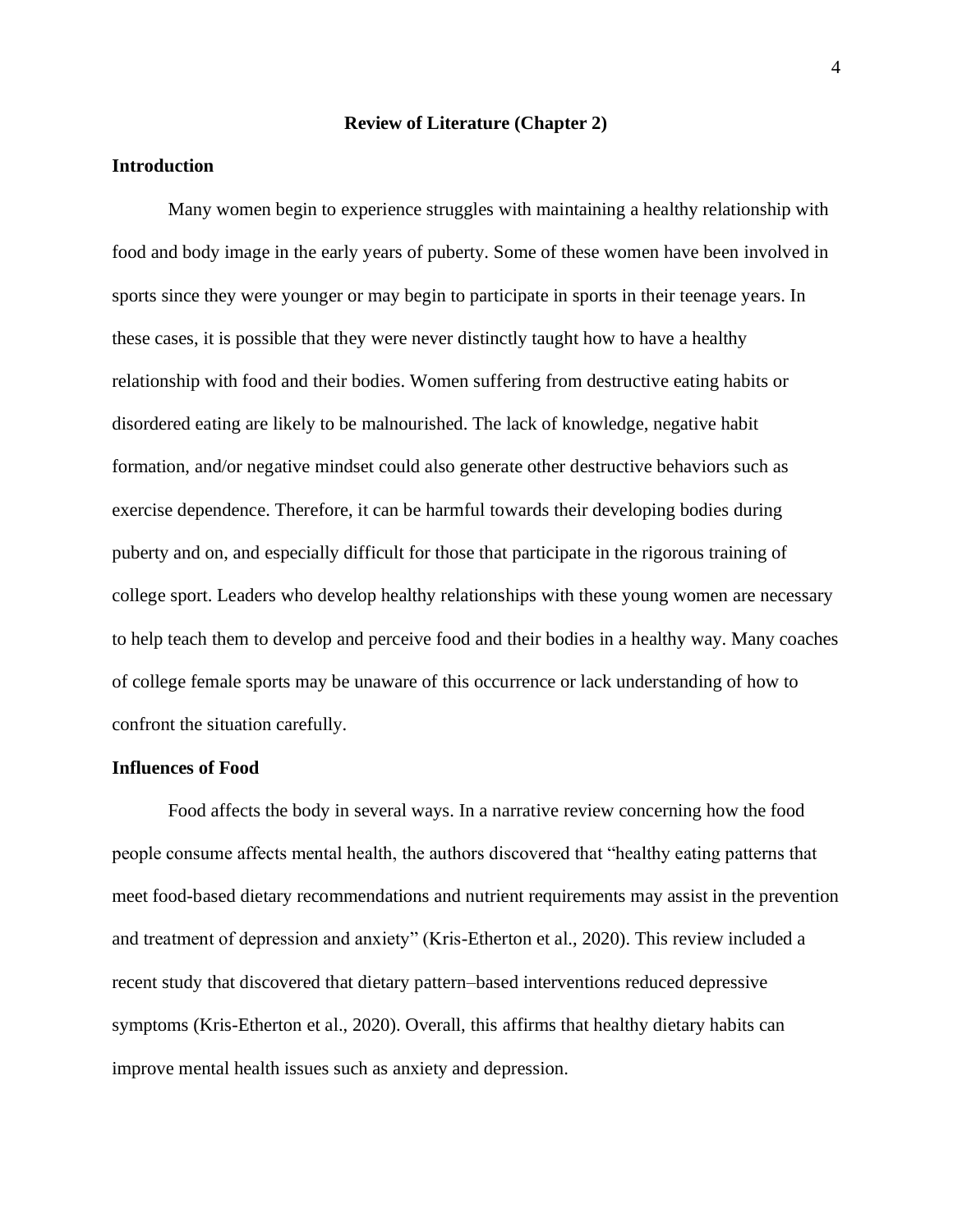There is also speculation that nutrition affects diseases of the body. A study was done on how nutrition can manage Crohn's disease in children. The results for this concluded that "the most common recommendations for the children were an initially low-fiber diet or the progression of an increase in food quantity as the volume of food decreased (Whitten et al., 2011). This is just one example of how nutrition and eating habits affect diseases.

## **Athletes and Eating Disorders**

There is not much research that has been conducted on eating disorders. There is a lack of knowledge on how to healthily achieve fitness goals, which may lead to people attempting to drastically alter their bodies in unhealthy manners. Other people may find an extraordinary level of comfort in food, which can lead to unhealthy weight gain. A few of the most well-known eating disorders include anorexia, bulimia, and binge-eating. Often, it is not considered that athletes can struggle with disordered eating as well.

An article conducted a study comparing eating disorder characteristics among almost 24,000 respondents, where about fifteen percent of them identified as competitive athletes, completed the National Eating Disorders Association online testing (Flatt et al., 2020). The study concluded that athletes were more likely to test positive for eating disorders than the nonathletes. Even so, athletes were also found to be less likely to seek treatment because of stigma, obtainability, and/or sport‐specific barriers (Flatt et al., 2020). This has been identified to be a major problem in the sports community and demonstrates that athletes need more efficient psychological training pertaining to their diet.

A corresponding study was Holm-Denoma's (2009) research, which examined if there were differences in eating disorder symptoms that were present between women who are varsity athletes, club athletes, independent exercisers, and sedentary people. The researchers wanted to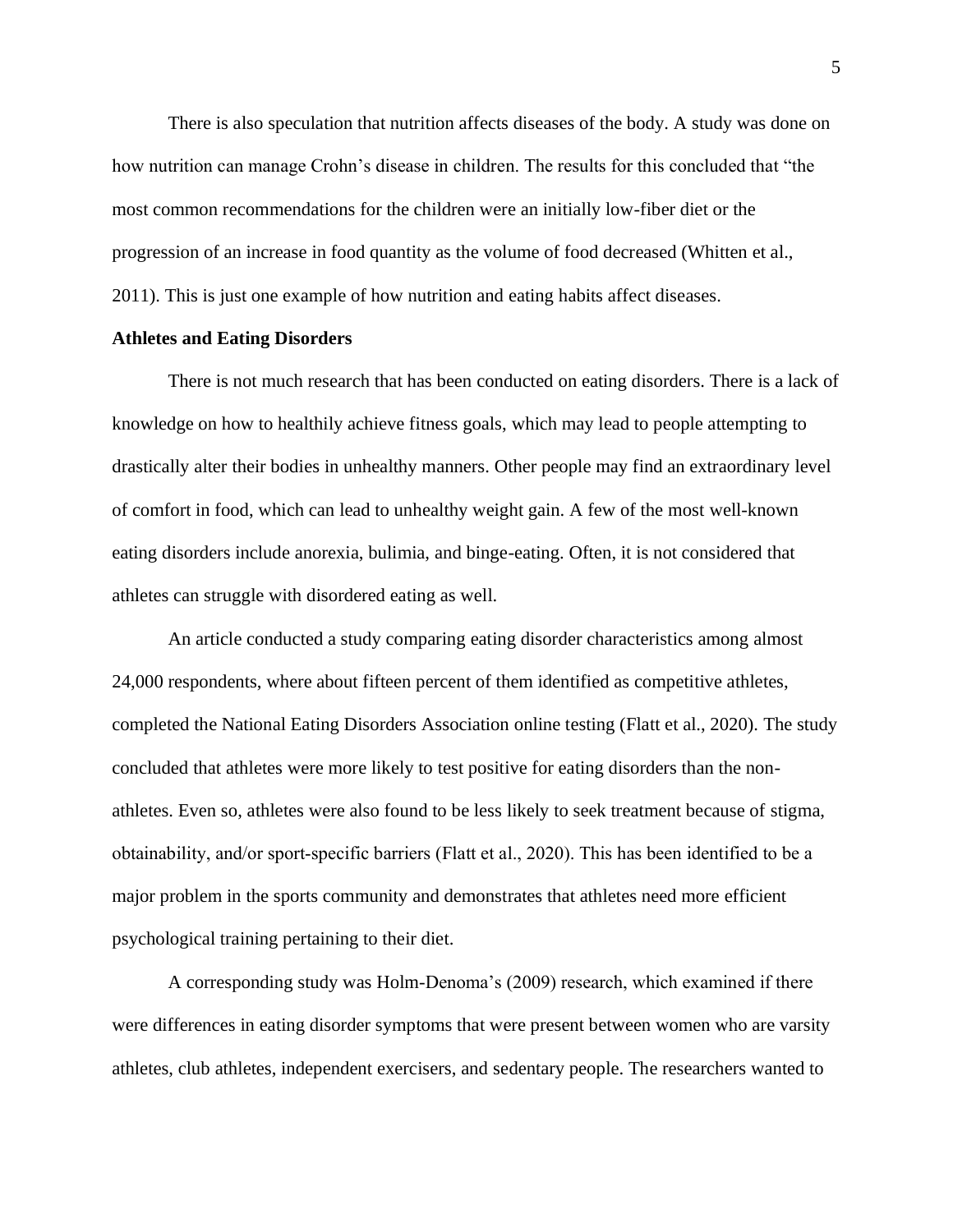determine whether sports anxiety moderates any observed between-group effects. For the study, 274 female undergraduates reported their exercise habits (Holm-Denoma et al., 2009). Women who participated in sports tended to have higher levels of eating disorder symptomatology than women who did not participate in sports (Holm-Denoma et al., 2009). Higher levels of sports anxiety were associated with a higher risk of bulimic symptoms and desire for thinness (Holm-Denoma et al., 2009). Also, the association between sports anxiety and level of athletic participation significantly predicted body dissatisfaction and bulimic symptoms (Holm-Denoma et al., 2009). Female athletes are at high risk for eating disorder symptoms.

This article conducted a study on about 200 female undergraduates at a small college, split almost half and half between athletes and nonathletes. The participants underwent several tests and surveys and the findings concluded that athletes were less susceptible to eating disorders and body image issues than non-athletes, which is a contradiction to more recent research (DiBartolo & Shaffer, 2002).

#### **Feelings About Food**

People's feelings towards food can have a prominent effect on their pattern of eating habits. One study researched the association of how either guilt or reward with food affects the eating habits of individuals to determine how many people view a typical "unhealthy" food item with guilt rather than a reward for mood regulation reasons (Kuijer et al., 2015). The research concluded that individuals who associated chocolate cake with guilt had lower levels of perceived control over overeating, unhealthier eating patterns, chose food to help with mood regulation, and were more depressed with a higher likelihood to restrain their eating (Kuijer et al., 2015).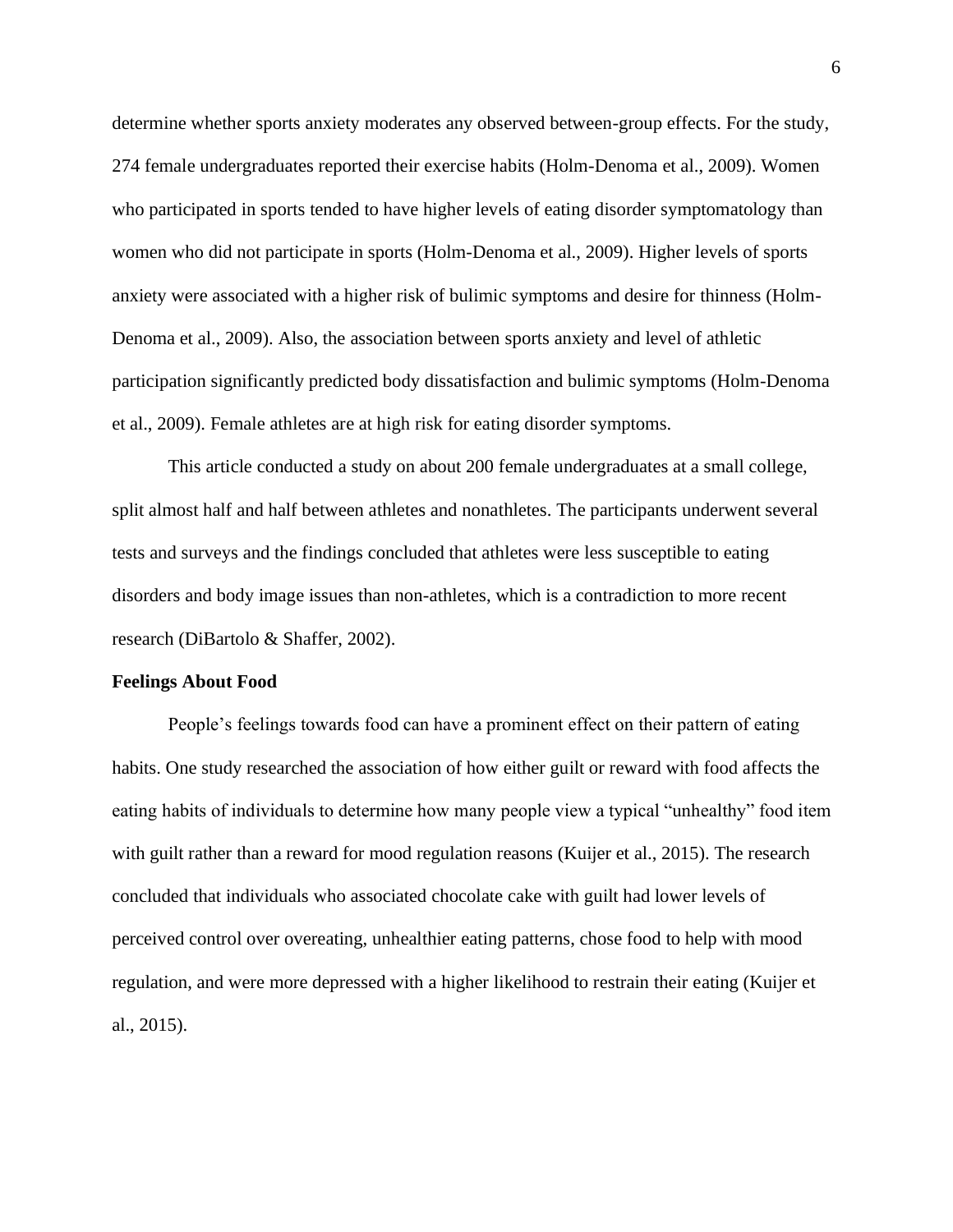Blythin et al. (2018) conducted research on the link between feelings of shame and guilt with the eating disorders of anorexia and bulimia utilizing a compilation from the research of several credible studies. Shame was strongly correlated with AN and BN as well as the onset of other eating disorder difficulties such as binge eating, while guilt is less associated with them (Blythin et al., 2018). Shame is defined as a complex and agonizing emotion, which involves global self‐devaluation and worry for negative judgments by others (Blythin et al., 2018). This is the only recent research found that analyzed the causation of eating disorders.

De Young et al. (2017) examined the relation of affect and the desire to restrict intake with food choice and the experience of guilt after eating. Participants completed measures of restraint and eating psychopathology before undergoing a mood induction. Participants then chose foods from four menus and ate one food item before rating their state guilt. The research found that a combination of restraint and negative mood predicted guilt after eating (De Young et al., 2017). Therefore, dietary restraint predicts restriction when choosing food items, and individuals high on restraint may have negative emotion while eating because of a lack of behavioral control, which produces guilt (De Young et al., 2017). If people are experiencing food guilt, then they have an unhealthy relationship with food. This can eventually lead to more serious circumstances.

#### **Effects of Exercise**

Exercise is a significant component of health and fitness. It has many benefits such as improved mental health status and cardiovascular health, but has the potential for negative effects, such as disorders and injuries caused or worsened by exercise. In a study review completed by the working committees of the European Academy of Allergology and Clinical Immunology and the American Academy of Allergy, Asthma and Immunology, they reviewed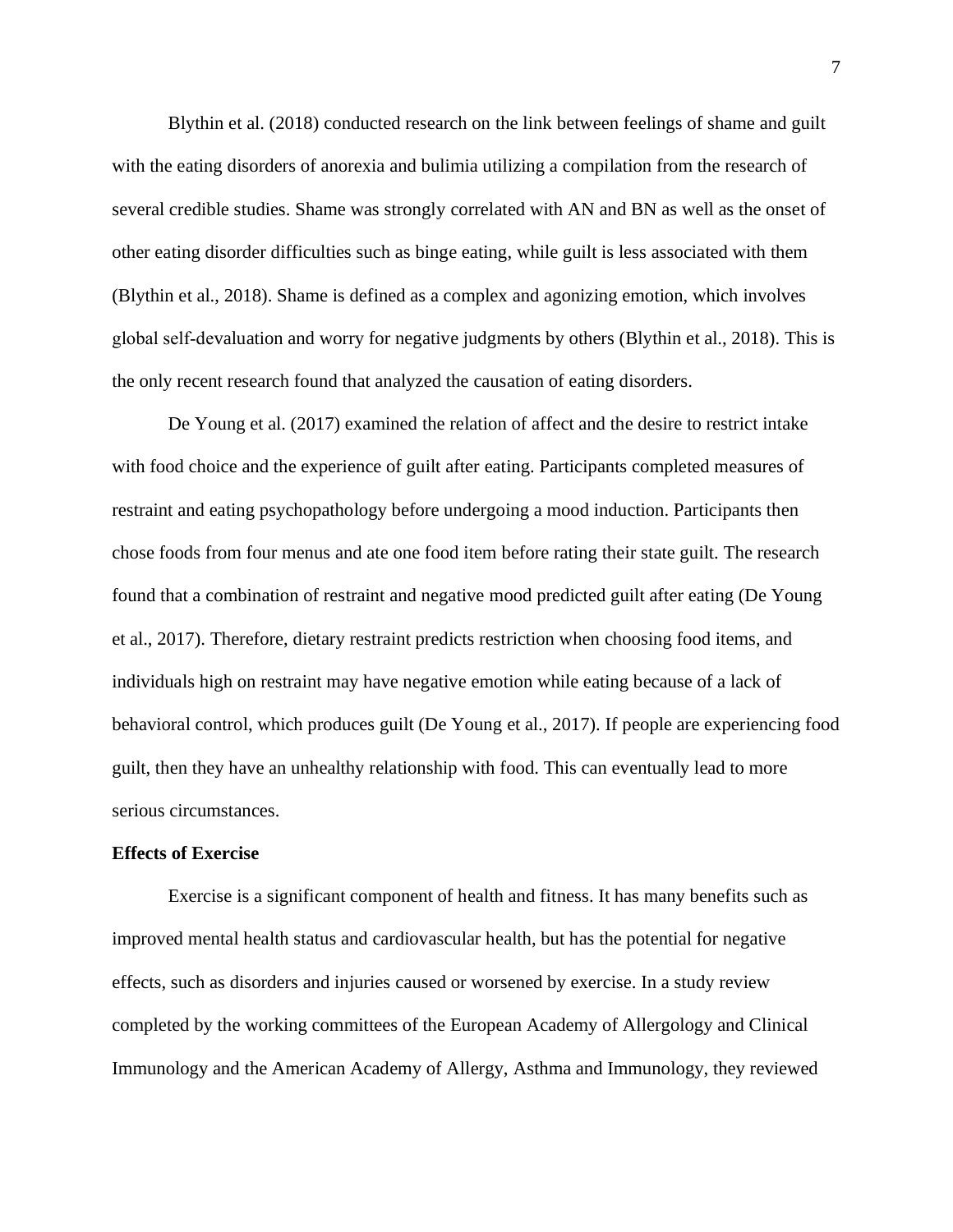disorders caused by exercises (Schwartz et al., 2008). They are common and can cause difficulties among all types of athletes. These can include respiratory, cutaneous, and cardiovascular disorders, which include asthma, bronchoconstriction, rhinitis, anaphylaxis and urticaria (Schwartz et al., 2008). This is a negative effect of exercise that many people have dealt with.

Another study that analyzed the negative effects of exercise was completed by Clarkson and Tremblay (1988), where they investigated how muscle damage, muscle repair, and muscle adaptation caused by exercise can affect the body. The study included eight women in college who performed three varying eccentric exercises of the forearm flexors (Clarkson & Tremblay, 1988). Before the exercise, instantly after, and five days after each exercise, the measurements of serum creatine kinase, muscle soreness and pain, isometric strength, and muscle shortening were assessed (Clarkson & Tremblay, 1988). The findings were that the heaviest exercise had a slow recovery that lasted longer than five days (Clarkson & Tremblay, 1988). This ultimately suggests that while the body does adapt to exercise, it can cover a prolonged period. If muscles are further strained without adequate recovery, it can possibly cause long term damage.

A positive effect of exercise is more confidence in physical appearance in undergraduate females in an assessment. A study found that all participants experienced lower state body dissatisfaction and negative affect as well as greater positive affect after they exercised (LePage & Crowther, 2010). Appearance and weight motivations were closely linked to higher state body dissatisfaction for all of the participants (LePage & Crowther, 2010). They concluded that exercise has positive effects on feelings of body dissatisfaction and affect for consistent exercisers, but their motivations affect this (LePage & Crowther, 2010).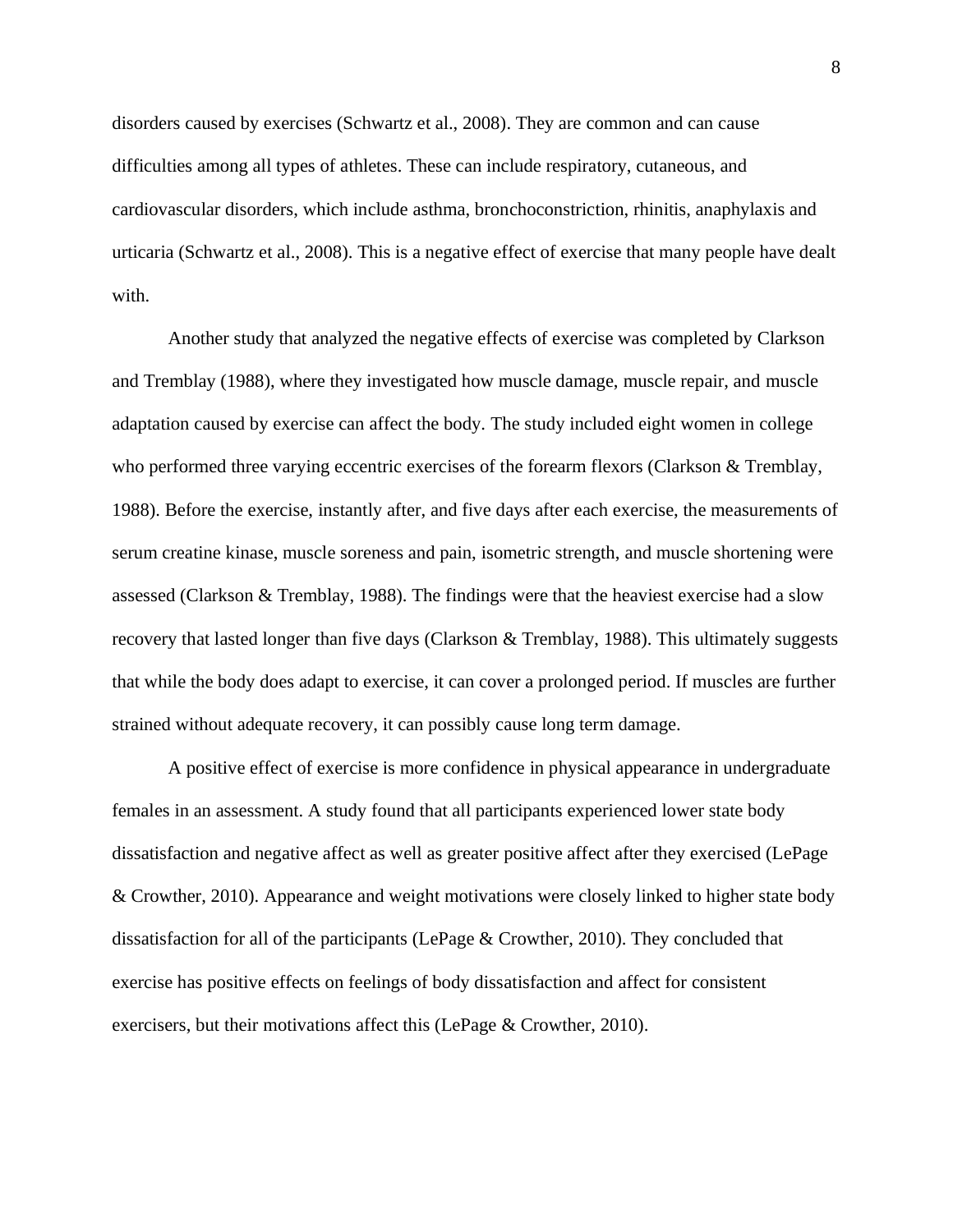Another important positive of physical activity is its role in cardiovascular health.

Nystoriak and Bhatnagar (2018) discuss how it is common knowledge that habitual regular exercise decreases risk of cardiovascular disease and cardiovascular mortality. This is known because physically active individuals have lower blood pressure, higher insulin sensitivity, and a more favorable plasma lipoprotein profile than sedentary individuals. While they discussed this, they also reviewed the negatives that exercise can have. For example, Nystoriak and Bhatnagar (2018) discovered evidence to suggest that a frequency of high physical activity levels has the possibility to have deleterious effects on cardiovascular health. They suggest that the relationship between the duration of exercise and the reduction in cardiovascular disease risk remains unknown (Nystoriak & Bhatnagar, 2018).

#### **Exercise Dependence**

People who exercise often are more likely to be seen as healthy. However, there is a chance that they can overdo it or become addicted to exercise. Overexercising can lead to injury or other negative physical and possibly mental circumstances. There is a relationship between food addiction and eating disorders with exercise dependence. Two credible scales and a selfassessment were utilized towards a population of about 1,000 German-speaking endurance athletes to examine this dynamic (Hauck et al., 2020). The findings suggested that food addiction was associated more strongly with exercise dependence than disordered eating was (Hauck et al., 2020).

Delimaris (2014) assessed the possible adverse biological effects of excessive exercise and overtraining among initially healthy men and women. This study gathered several credible, relevant studies to compare. The main adverse effects were "musculoskeletal injuries, adverse cardiovascular effects, exercise-induced muscle damage, exercise-related alterations of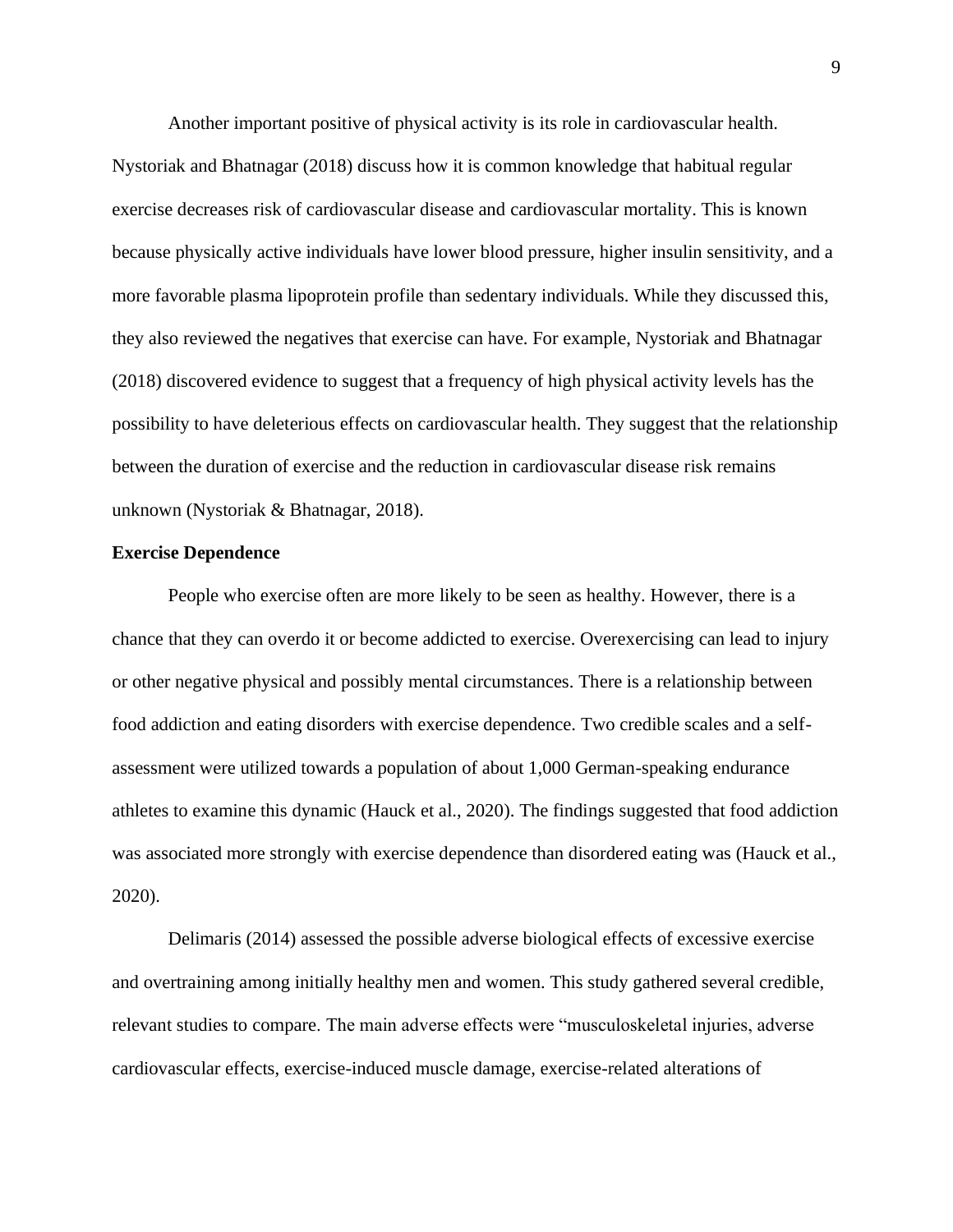immunity, exercise-related reproductive dysfunction, chronic negative energy balance, osteoporosis, and sleep disorders" (Delimaris, 2014). Therefore, excessive exercise and overtraining can have serious health consequences (Delimaris, 2014).

A comparable study was conducted with collegiate students who took part in an exercise program for one year (Jee & Eun, 2017). An exercise addiction questionnaire was used to classify exercise dependence (ED), compulsive exercise (CE), and obligatory exercise (OE). The psychophysiological health variables were depression, stress, body composition, and muscular joint health. This study showed that exercise addiction (EA) was significantly associated with ED, CE, and OE (Jee & Eun, 2017). There were no significant differences between EA groups and nonexercise addiction (NEA) groups for both males and females in depression, physical stress, and emotional stress. However, there was more physical harm done to ED females than NEA females (Jee & Eun, 2017). The two studies both conclude that overexercise can produce negative effects such as physical harm.

#### **Weight-Focused Sports**

Weight-focused sports utilize weight-cutting techniques that may not be completely safe. For example, wrestlers practice in rooms without air conditioning to cut extra weight before their matches. When it comes to dance and gymnastics, women are often preferred to be thin, which can eventually lead to body dissatisfaction and unhealthy habits to prevent weight gain.

A research study assessed the effect of dehydration on concussion tests in collegiate wrestlers through the use of a series of tests such as the Sports Concussion Assessment Tool to acquire their results (Weber et al., 2013). The research concluded that the wrestlers should be evaluated in their normal state of hydration (rather than a dehydrated state) when a concussion is suspected because their symptoms may be worse when they are severely dehydrated (Weber et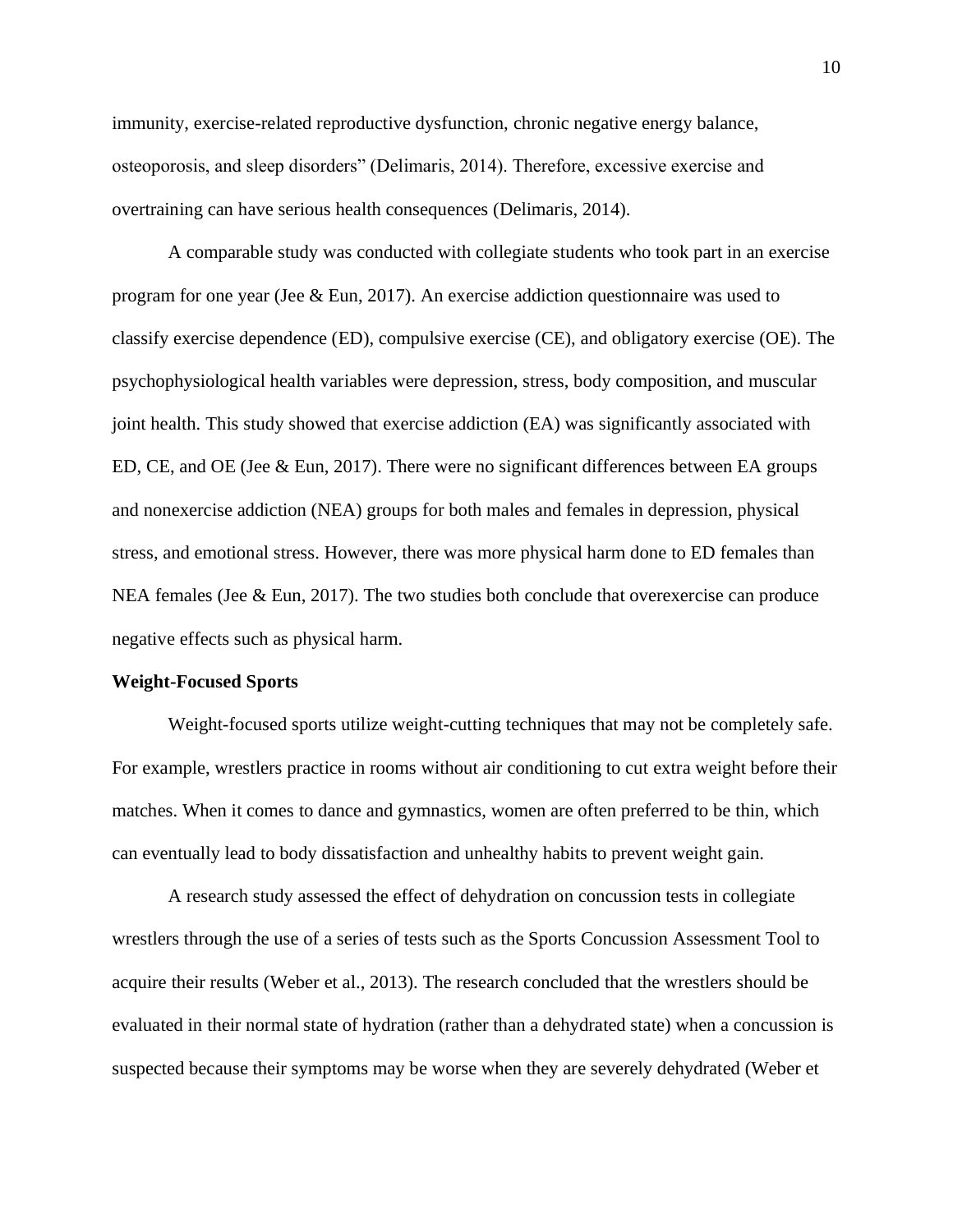al., 2013). Their weight-cutting tactics could be harmful to the brain. The combination of extensive weight loss and inadequate nutritional strategies used to lose weight rapidly for competition in weight-category sports may negatively affect athletic performance and health. Pettersson et al. (2013) conducted research to explore the reasoning of elite sport athletes about rapid weight loss and regaining of weight before competitions. They found that the positive aspects of weight regulation other than gaining physical advantage were a sense of sport identity, mental diversion, and mental advantage (Pettersson et al., 2013). Therefore, this study concludes that weight regulation encourages the athlete to have strength in a mental capacity too (Pettersson et al., 2013). This contradicts the negatives of weight regulation in athletes that were previously stated.

## **Body Image Insecurity**

Body dissatisfaction is an attitude concerning a person's body image that involves the contempt of one's appearance and weight (Kim, 2018). It can lead to harmful and unhealthy actions such as eating disorders and overexercising, and even to extremes such as suicide ideation.

Research has been done to work on ways to combat this. In a study conducted by Moffitt (2018), about 150 participants were placed in a threatening body image scenario. Afterward, they reported their state body dissatisfaction. Each participant then was put in the scenario again but was randomly given an intervention of either self-esteem, self-compassion, or positive distraction control along with the scenario. The participants then reported their state body dissatisfaction. The statistics for the second scenario that included the intervention showcased that the participants' state weight and appearance dissatisfaction were significantly lower and self-improvement motivation was significantly higher in the self-compassion group. Therefore,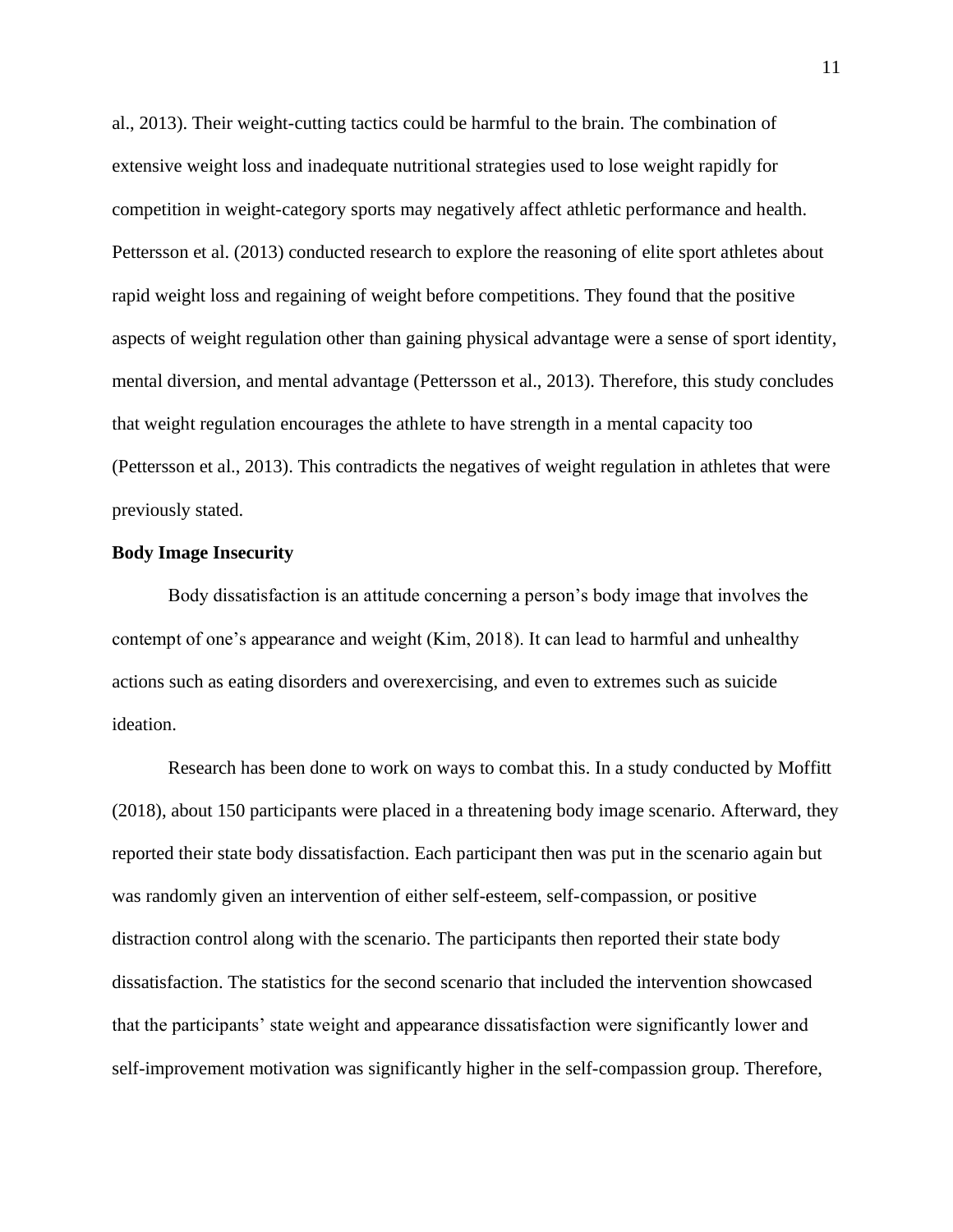the researchers found that an intervention of self-compassion was the strongest and most effective method through which to promote instantaneous improvements to how people feel about their bodies and their yearning to self-improve (Moffitt et al., 2018). It is important to define how people can provide themselves with self-compassion during times of insecurity to combat body insecurity and body dysmorphia illness.

Another study by Chua et al. (2020) tied body image insecurity with eating disorder prevention using intervention. This study focused on younger children between the ages of five to seventeen because there is an increasing number of children who are at risk for eating disorders (Chua et al., 2020). The researchers examined how universal eating disorder prevention interventions affected children's improvement of body image, internalization of appearance ideals, and self-esteem (Chua et al., 2020). The research found that universal interventions utilizing multi-sessional interventions with optimal duration of approximately one month were more effective (Chua et al., 2020). The findings suggest these interventions be incorporated into school curricula and should be addressed more often. This research displays a need for intervention in children for eating disorders and that there are methods available that make a positive difference in children susceptible to eating disorders.

Asian women have been shown to highly value thinness as their ideal body type, which has led to a steady increase in eating disorders has increased steadily among Asian women over the past 20 years (Kim, 2018). Presently, Korean women have higher body dissatisfaction rates than women from the United States (U.S.). A study conducted by Kim (2018) examined how the Western mainstream media influences women's self-image. It was concluded that low selfesteem and body dissatisfaction contribute significantly to immoderate eating. A contribution to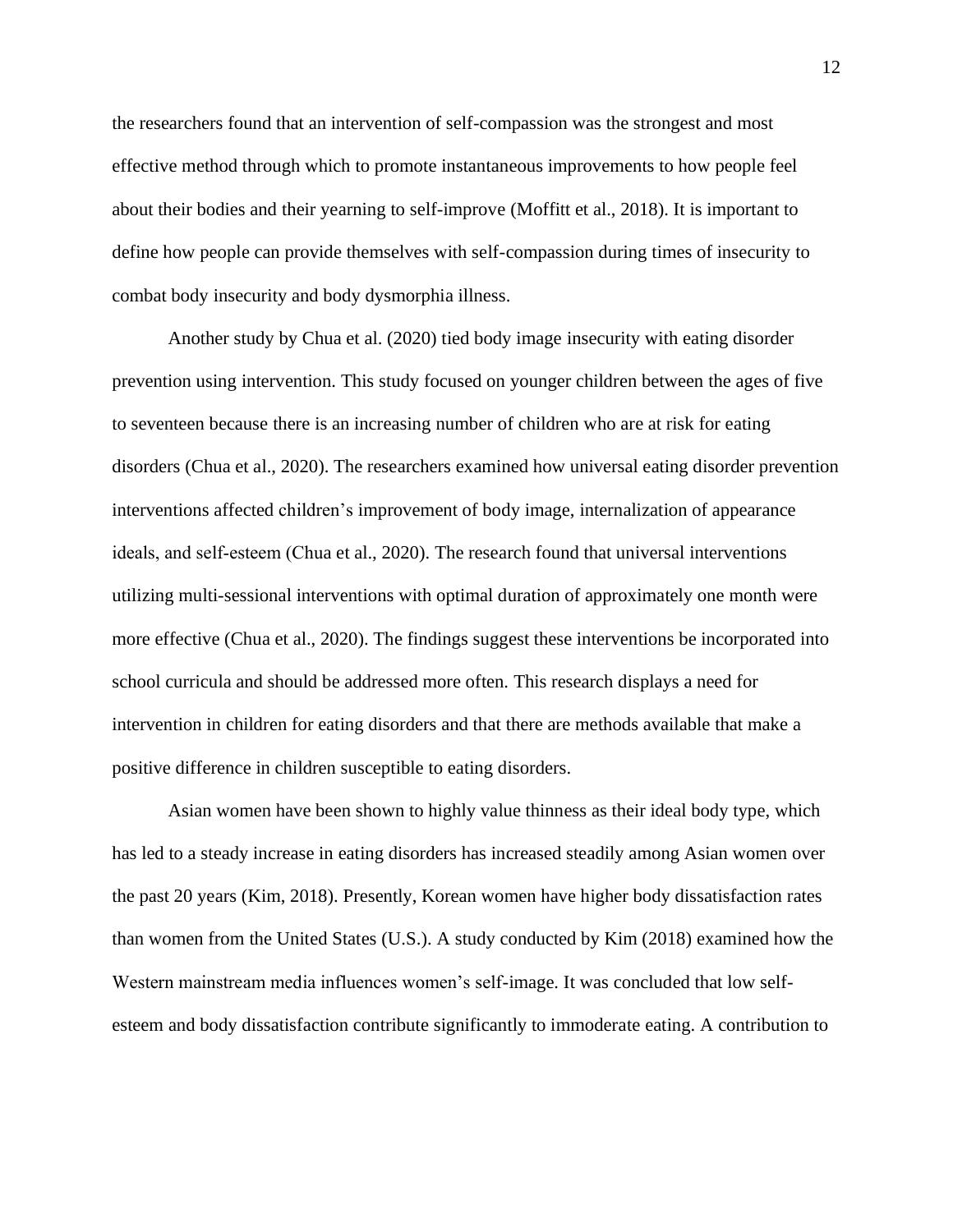this may have been rapid social change in South Korea that led to westernized values (Kim, 2018).

A study conducted on a population of over 300 college students found that "body dissatisfaction was found to interact with socially prescribed perfectionism in predicting both dieting and bulimic symptoms" (Downey & Chang, 2007). Athletes often have competitive spirits which can relate to perfectionism. This strive for perfectionism is likely to lead to body insecurities and eating disorders based on this study.

#### **Coach and Athlete Relationship**

The status of coach and athlete relationships can be an indication of how comfortable athletes feel with their coaches. Therefore, it is important to explore the development of this type of relationship. An interpretive study conducted at the University of Utah and the Eastern Michigan University researched the coach and athlete relationship and discovered that their relationship was a recurring pattern of mutual care, relationship-oriented activities, and meanings that they make about the relationship (Poczwardowski, 2002). Task, interpretation, meaning, and negotiation were four concepts that strengthened the relationship of the coaches and athletes (Poczwardowski, 2002). This data demonstrates that there must be active effort to build a relationship dynamic between the athlete and coach.

Another research study completed two studies in one to examine the relationship between coaches and athletes. The first study examined the roles of motivation, support, and conflict resolution between coaches and athletes and the athletes' outlook on sport satisfaction. The second study examined the link between communication strategies and relationship quality over a six-week period (Davis et al., 2019). For study one, there were significant indirect effects for motivation and support strategies between the quality of the coach and athlete relationship and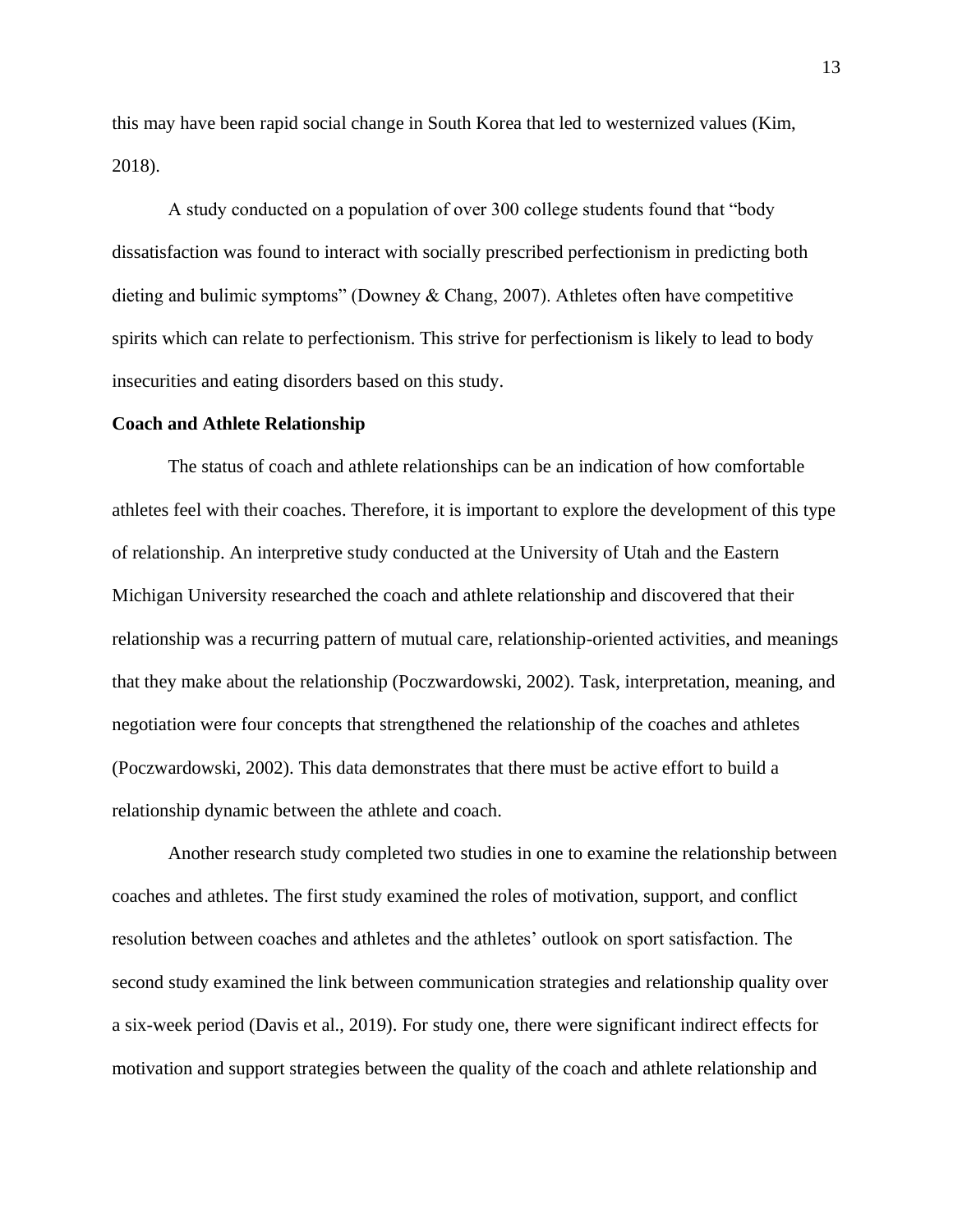the athletes' experiences of sport satisfaction (Davis et al., 2019). For study two, there were also significant indirect effects found for the athletes' perceptions of the quality of the coach-athlete relationship that were related to the use of the athletes' communication strategies (Davis et al., 2019). Therefore, it has been found in this study that communication strategies are improved to improve the relationship between athletes and their coaches as well as athletes' sport satisfaction (Davis et al., 2019).

Researchers Kassing and Infante (2009) conducted a study that discovered how coaches' efforts to improve their athletes' performances compare to the male athletes' perspectives of their coaches' communication and to athletes' self-assessments of performance. This study's population was 192 former high school male athletes. The results of the study found that the male athletes believed that their coaches were more aggressive than they would like and were ultimately unsatisfied with their coaches' tactics (Kassing  $\&$  Infante, 2009). This negative assessment of their coaches for their aggressive coaching style ultimately could lead to a negative effect on the team overall, as well as their sportsmanship and performance. Coach and athlete relationships seem to have a weighty influence on the team from this assessment.

Yet another study aimed to compare the relationship between athletes and their coaches as well as the motivational tactics utilized by the coaches. The population of the study included 96 female volleyball players who are active players at the Turkey Women Volleyball Third League and were given two separate surveys to complete (Avci et al., 2018). The data analysis revealed that the perceived mastery of the motivational climate was associated with increased closeness and commitment with the coach, which supports the previous research that coach and athlete relationships have an effect on the motivation of athletes in sports (Avci et al., 2018).

### **Coaches' Education on Nutrition**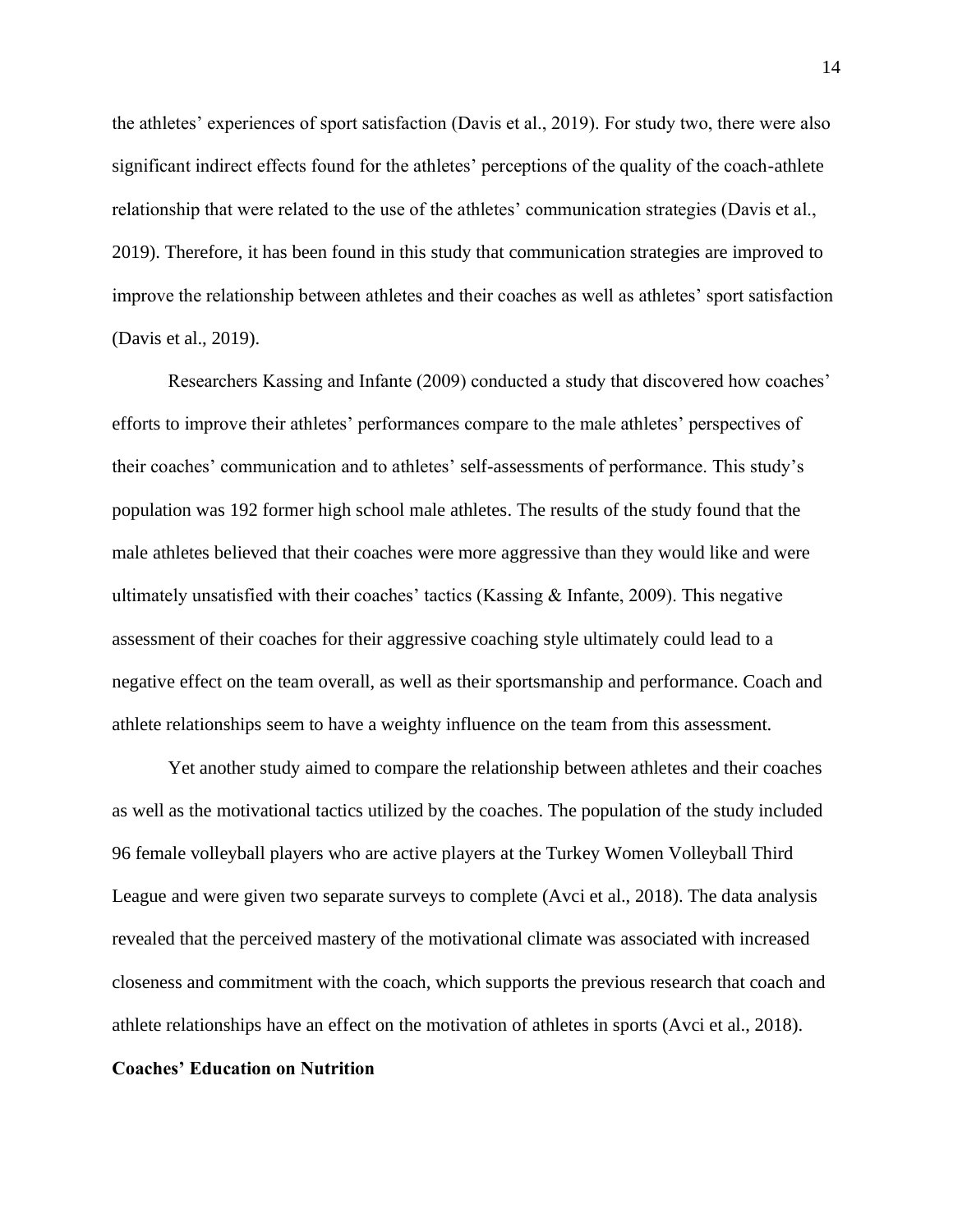A coach's education on nutrition has a direct effect on how they educate their athletes.

Their education can determine whether they are spreading misinformation, harmful eating habits, or accurate and helpful information. Assessing professional, university, and high school coaches' education on nutrition can provide information on the differences between the different levels of sports.

When coaches of adolescent Brazilian athletes were surveyed, harmful weight control methods were recommended by almost thirty percent of them (Juzwiak & Ancona-Lopez, 2004). Ninety-three percent and forty-six percent of the coaches recommended specific dietary practices pre and post competition (Juzwiak & Ancona-Lopez, 2004). Overall, they responded correctly to 70% of the nutrition knowledge questions, which displays that a majority of them did have a baseline knowledge of nutrition, but there was a significant amount that did not and/or recommended harmful practices (Juzwiak & Ancona-Lopez, 2004).

In another study in a division one university, coaches and trainers were surveyed on their knowledge of nutrition. Participants responded correctly to 67% of nutrition knowledge questions, which is in accordance to the previous study mentioned (Smith-Rockwell et al., 2001). Participants who coached and/or trained female athletes typically maintained higher scores than respondents who coached and/or trained male athletes (Smith-Rockwell et al., 2001). This displays that there may be less of an emphasis on proper nutrition in male sports than female sports. Another interesting find in the study was that participants rated body weight to be more significant than the body composition necessary for athletes' performances (Smith-Rockwell et al., 2001). Therefore, there may be an emphasis on perceived body aesthetics over the optimal body composition recommended for specific sports. The participants were also asked how often they were aware of eating disorders among their athletes within the past year and over 30% of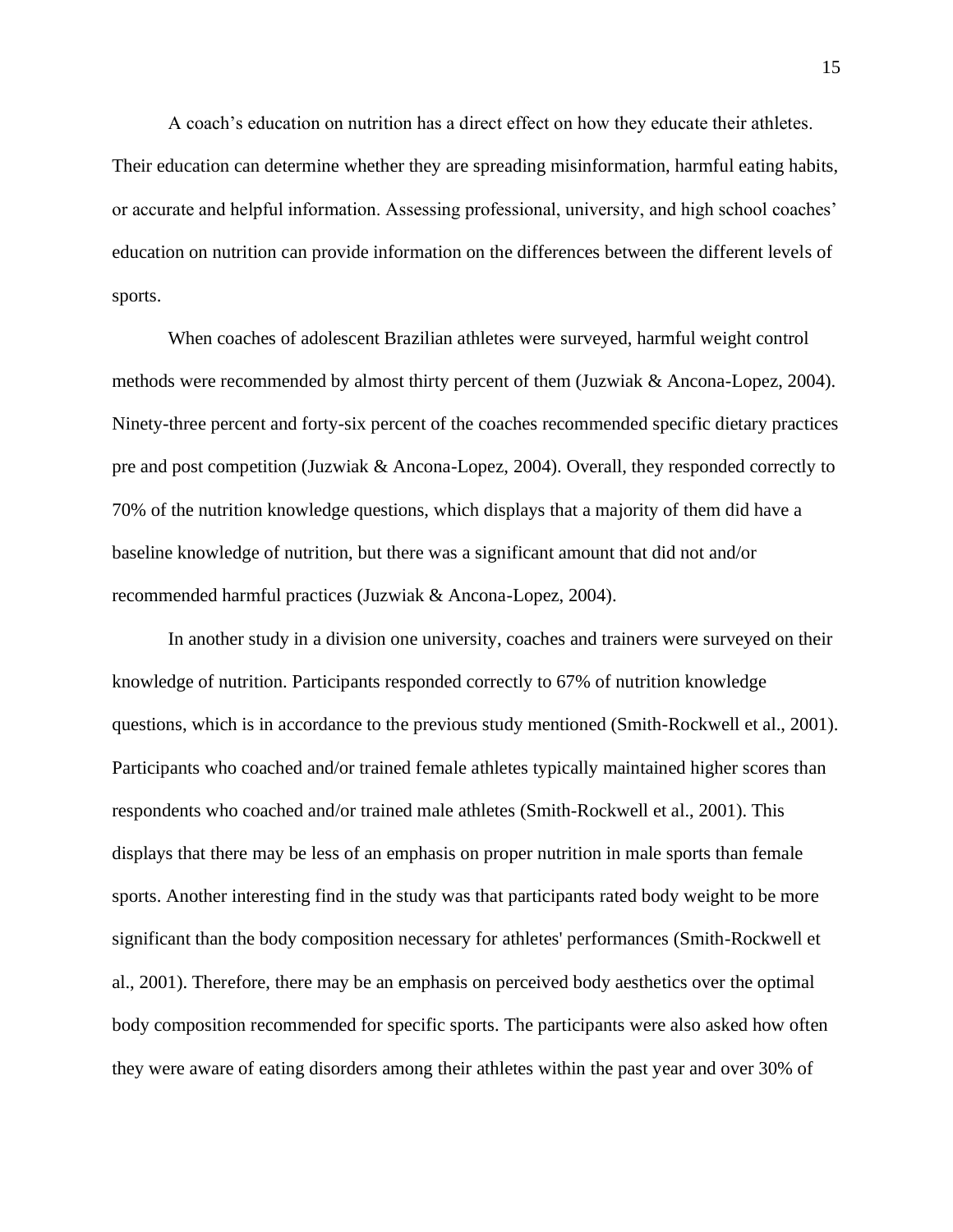them had discerned at least one case (Smith-Rockwell et al., 2001).. Lastly, this study also found that 30% of participants reported that they had dietitians available to them (Smith-Rockwell et al., 2001). It is important to understand that just over a quarter of the coaches and trainers surveyed had access to important information on nutrition through a registered dietitian.

Several high school coaches were surveyed in another study, where they were asked general nutrition questions. Results concluded that less than 30% of the coaches correctly answered questions regarding the macronutrients of carbohydrates and lipids (Couture et al., 2015). This is a much lower percentage than the first two studies on the coaches' general knowledge, suggesting that a lower standard for knowledge of nutrition is necessary for high school coaches than college or professional coaches.

#### **Conclusion**

In conclusion, it is likely that athletes are often overlooked when it comes to psychological disorders because they appear to be physically healthy on the outside. However, athletes, specifically female athletes, are highly susceptible to unhealthy behaviors such as disordered eating and exercise dependence and were shown in previous studies to disregard treatment due to stigmas tied to mental health. This information can provide coaches, sport psychologists, and dieticians the tools they need to work with college female athletes who may suffer from disordered eating or exercise dependence, though the most effective way to educate female athletes on how to have a healthy relationship with food and exercise is still yet to be discovered. However, from this research, it is evident that communication between the coaches and athletes is an important factor in cultivating a positive environment in sports. More specifically, coaches discussing sensitive topics can educate and encourage the athletes in these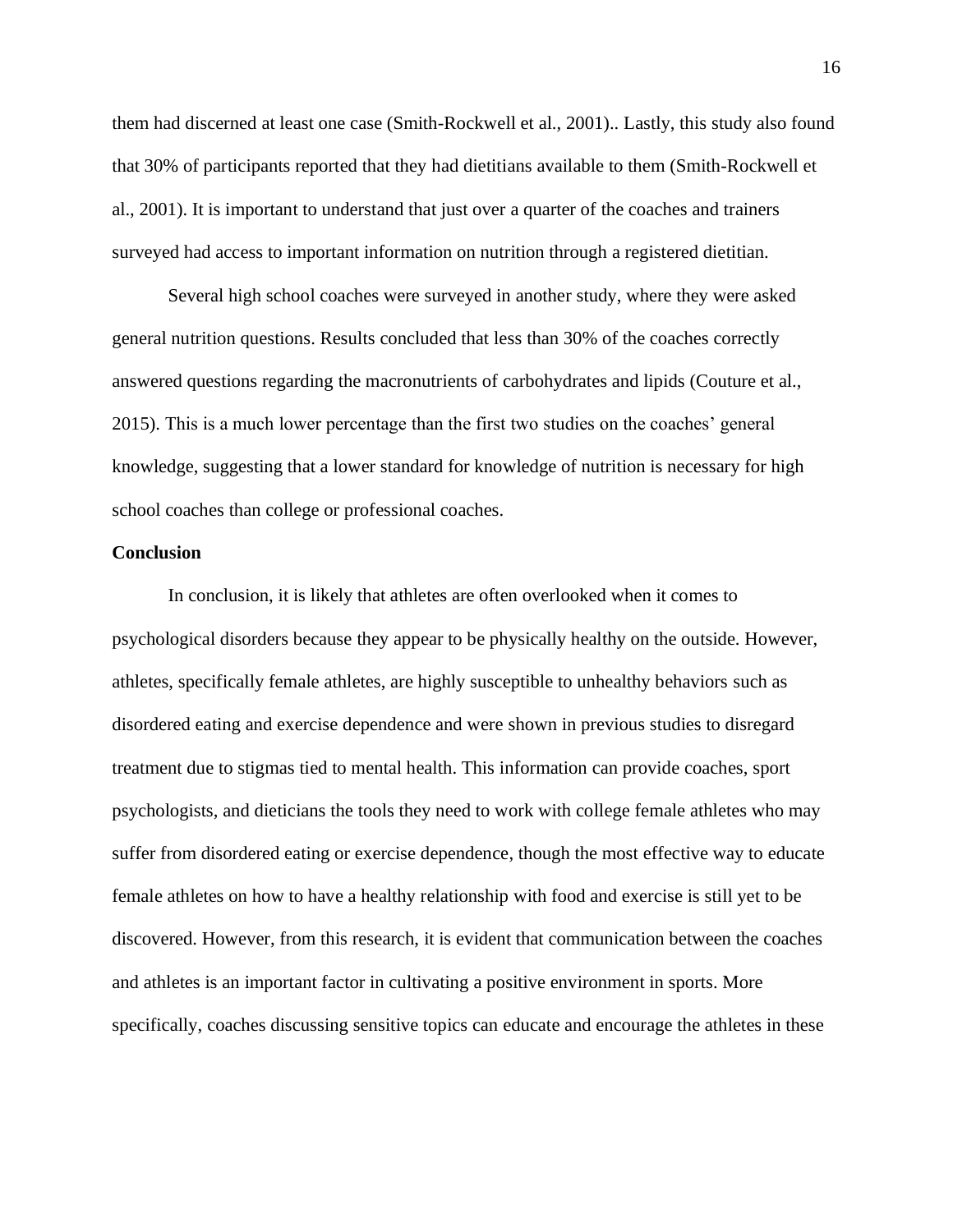sports. Therefore, topics such as eating disorders should be a focus of discussion in the world of sports, especially among the female population, who is more greatly affected by it.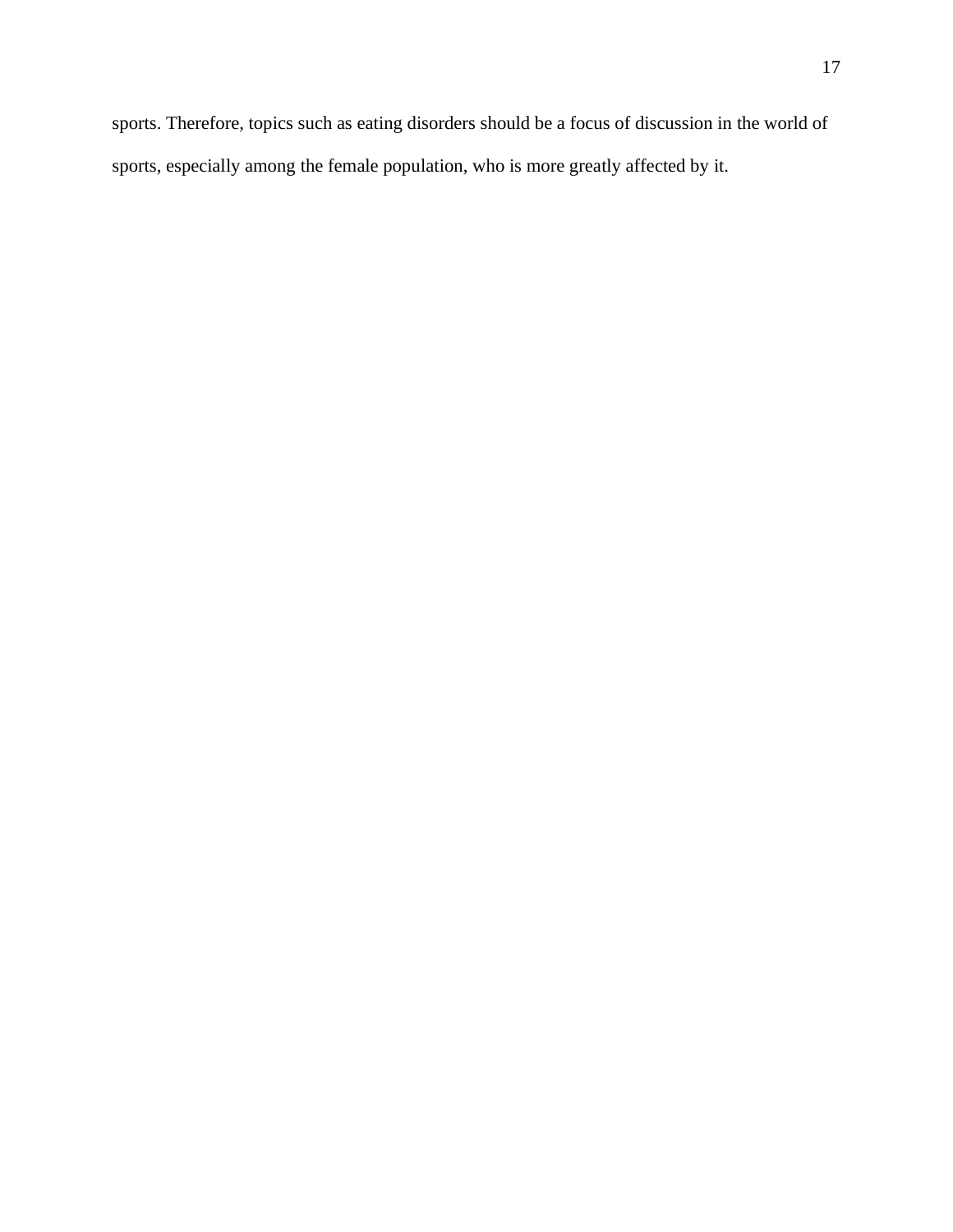## **Methodology (Chapter 3)**

#### **The Research Method**

The aim for the study is to discover if university coaches are discussing the topics of eating habits, eating disorders, and body positivity, as well as cultivating positive relationships with their athletes, to the standards of the female university athletes. Based on previous research, it seemed unlikely that the coaches were meeting the standards of these athletes in all of these categories. However, based on the survey results from the female university athletes and the data analysis of these results, the coaches were meeting the standards of the participants in the study in eating habits, body positivity, and in the cultivation of athlete-coach relationship. The topic of eating disorders was not an important discussion point according to the participants.

For this study, the population was the female undergraduate athletes at Southeastern University, a faith-based university in the central Florida region. The specified population was sent an email containing a link to an online survey for the convenience of athletes with busy schedules. The survey gathered information about their athletic background, their relationship with nutrition, their thoughts on eating disorders, body positivity, their satisfaction on their education of nutrition, and their relationship with their coaches.

The participants in this survey completed the survey on their own time within the time frame of two weeks. When the results of the survey were analyzed, not all of the questions were utilized to draw conclusions due to irrelevance. The open answer question was thrown out of the survey and the Likert and multiple-choice questions were kept in order to gain only quantitative data. Then, the information from questions two, three, five, six, fourteen, and fifteen were analyzed. The eleventh and twelfth questions were kept due to their significance to the study but were not statistically significant or did not have a large effect. The remaining six questions were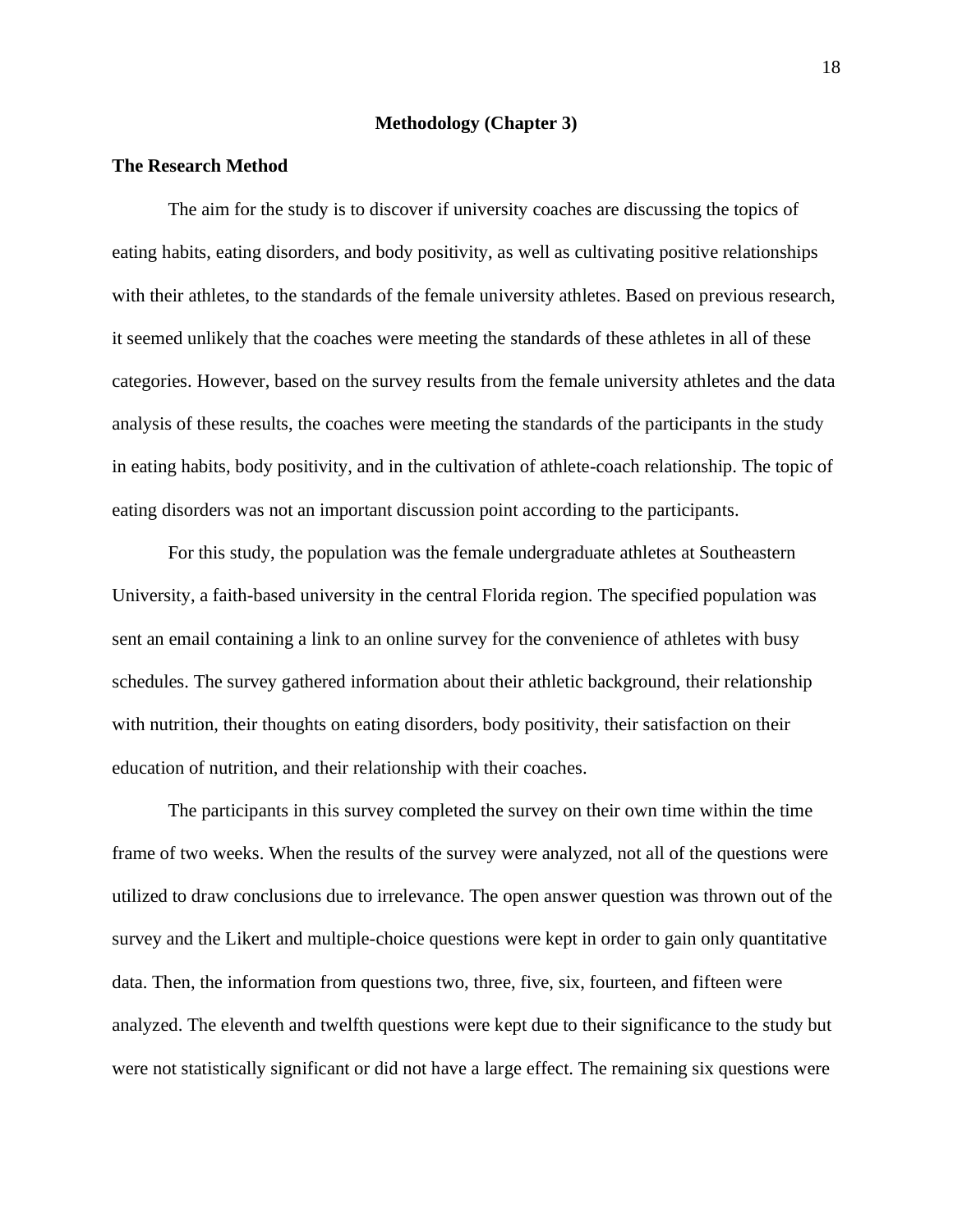discarded due to being irrelevant to the study. After the data was collected and analyzed, conclusions were drawn.

## **The Survey Questionnaire**

The online survey consisted of sixteen questions. The survey is a mix of Likert scale, multiple choice, and one open answer question.

The first question in the survey was "What is your sport?". This was asked in order to gain a background knowledge but was not used for data analysis.

The second question in the survey was "How often has your coach addressed eating habits in your most recent season in a positive manner?".

The third question in the survey was "How often has your coach addressed eating habits in your most recent season in a negative manner?".

The fourth question in the survey was "If your coach did talk about eating habits, how satisfied are you with what they taught?".

The fifth question in the survey was "How often would you like your coach to talk about eating habits?".

The sixth question in the survey was "How often has your coach ever taught that specific foods are 'good' or 'bad'?''.

The seventh question in the survey was "How often has your coach restricted you from eating certain foods?".

The eighth question in the survey was "How comfortable would you be talking to your coach about your possible concerns about eating habits?".

The ninth question in the survey was "How important is proper nutrition to body positivity in your eyes?".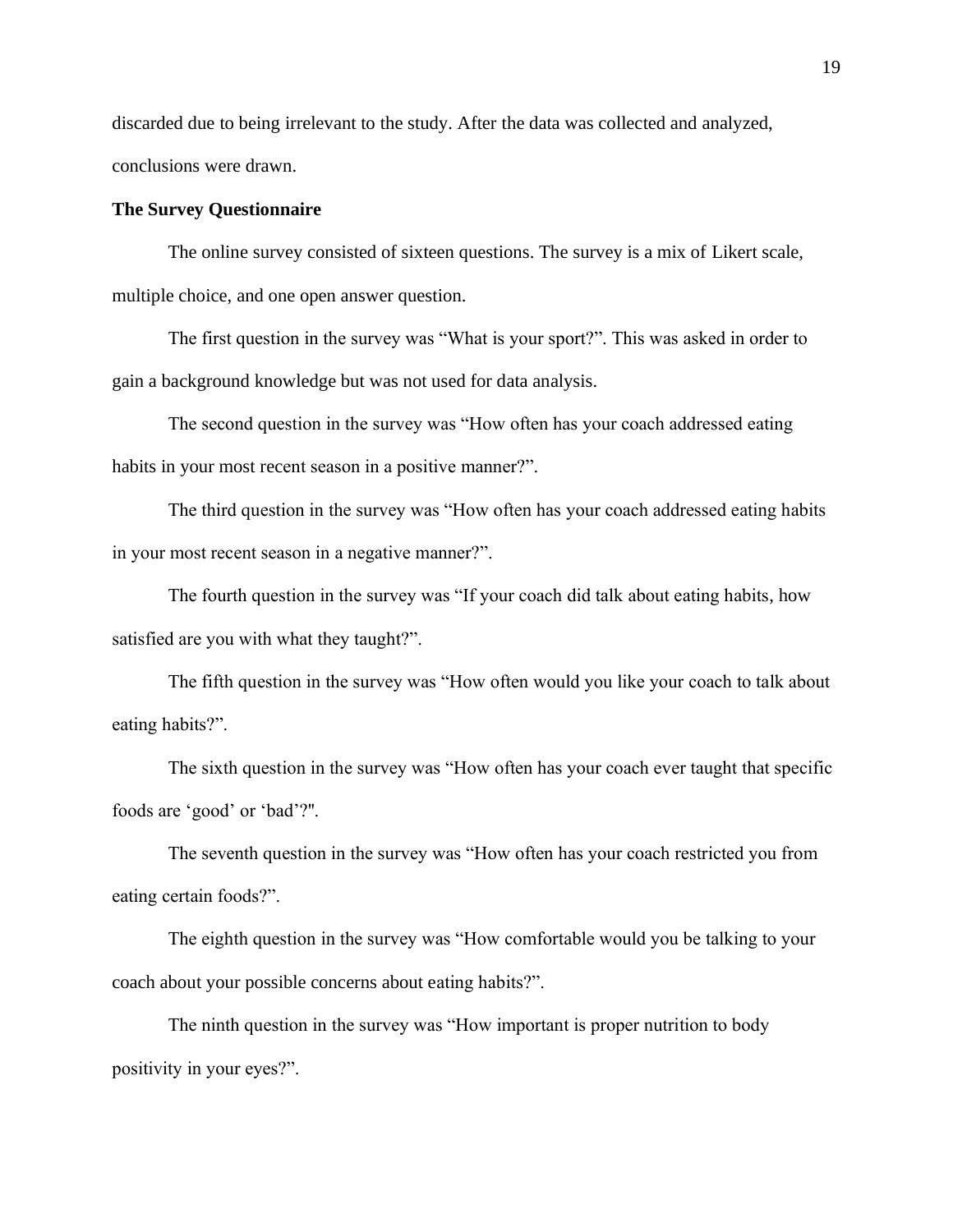The tenth question in the survey was "How satisfied are you with your current education on proper nutrition?".

The eleventh question in the survey was "If your coach has talked about eating disorders, how satisfied were you with the education they provided on disordered eating?".

The twelfth question in the survey was "How often would you like your coach to talk about eating disorders?".

The thirteenth question in the survey was "If you did struggle with disordered eating, would you feel comfortable getting help from your coach?".

The fourteenth question in the survey was "How often does your coach try to get to know you on a personal level?".

The fifteenth question in the survey was "How often does your coach promote body positivity? (The definition for body positivity that I am using is how to properly take care of our bodies through food, exercise, sleep, and so on in order to feel your best)".

The sixteenth question in the survey was "If you have any additional comments, please list below. Be sure to list which question you are referencing".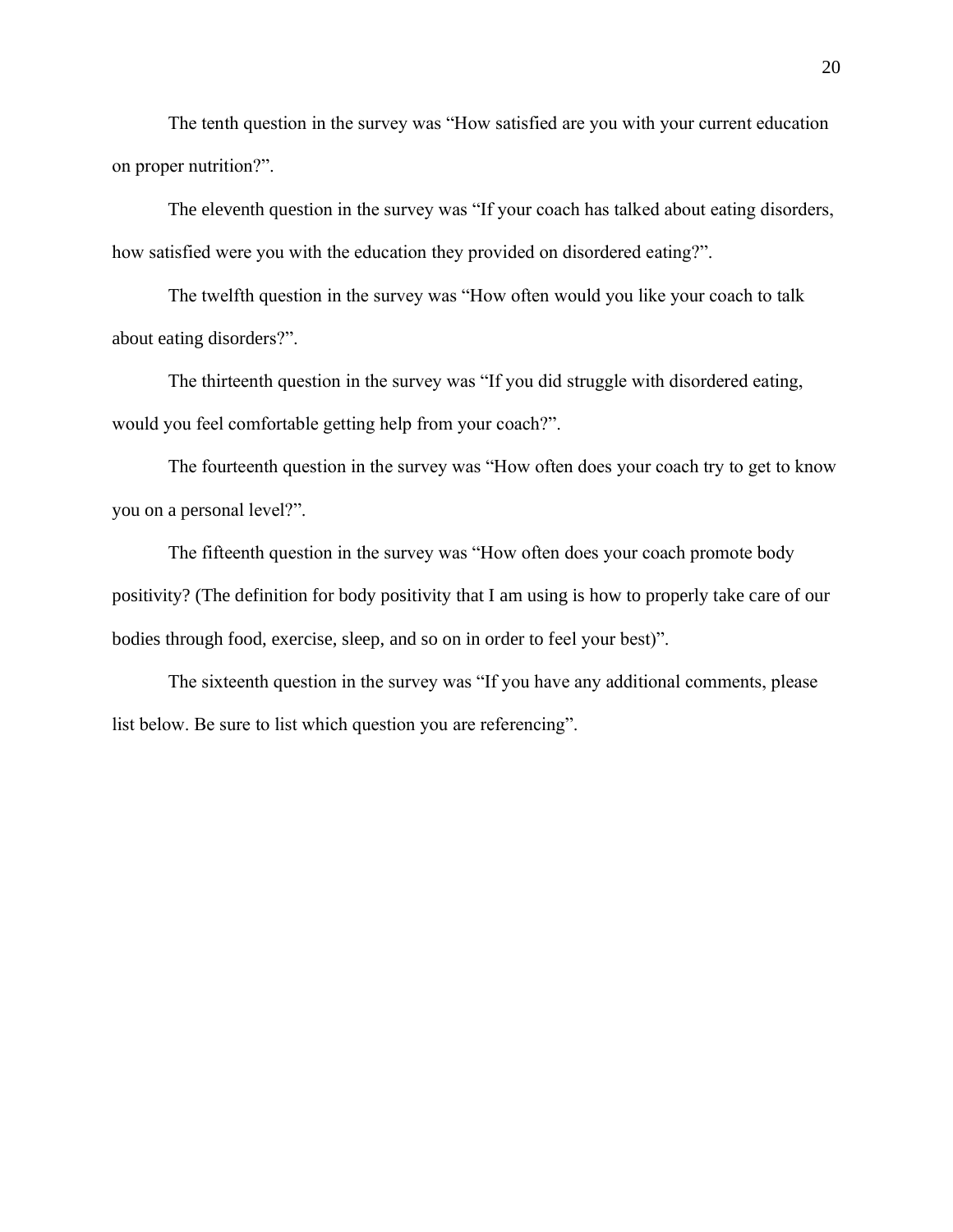#### **Analysis of Data (Chapter 4)**

#### **Results**

The study's research design was non-experimental and quantitative. The specific research methodology used to address the study's topic was a survey research approach. Six research questions were stated in the study. The study's research instrument was researcher-created and validated through statistical means. The study's sample of participants, female athletes enrolled in one private faith-based university located in the southeastern United States, was accessed through a non-probability, convenient/purposive approach. Descriptive and inferential statistics were used to analyze the study's data.

The following represents a formal reporting of the findings achieved in the study:

## **Descriptive Statistical Findings**

Study participant response to the 13 survey items on the research instrument was evaluated using descriptive statistical techniques. The study's response set data for survey items on the research instrument were specifically addressed using frequencies (n), measures of central tendency (mean scores), variability (minimum/maximum; standard deviations), standard errors of the mean (*SEM*), and data normality (skew; kurtosis).

Table 1 contains a summary of finding for the descriptive statistical analysis of the study's response data across all 13 survey items on the research instrument: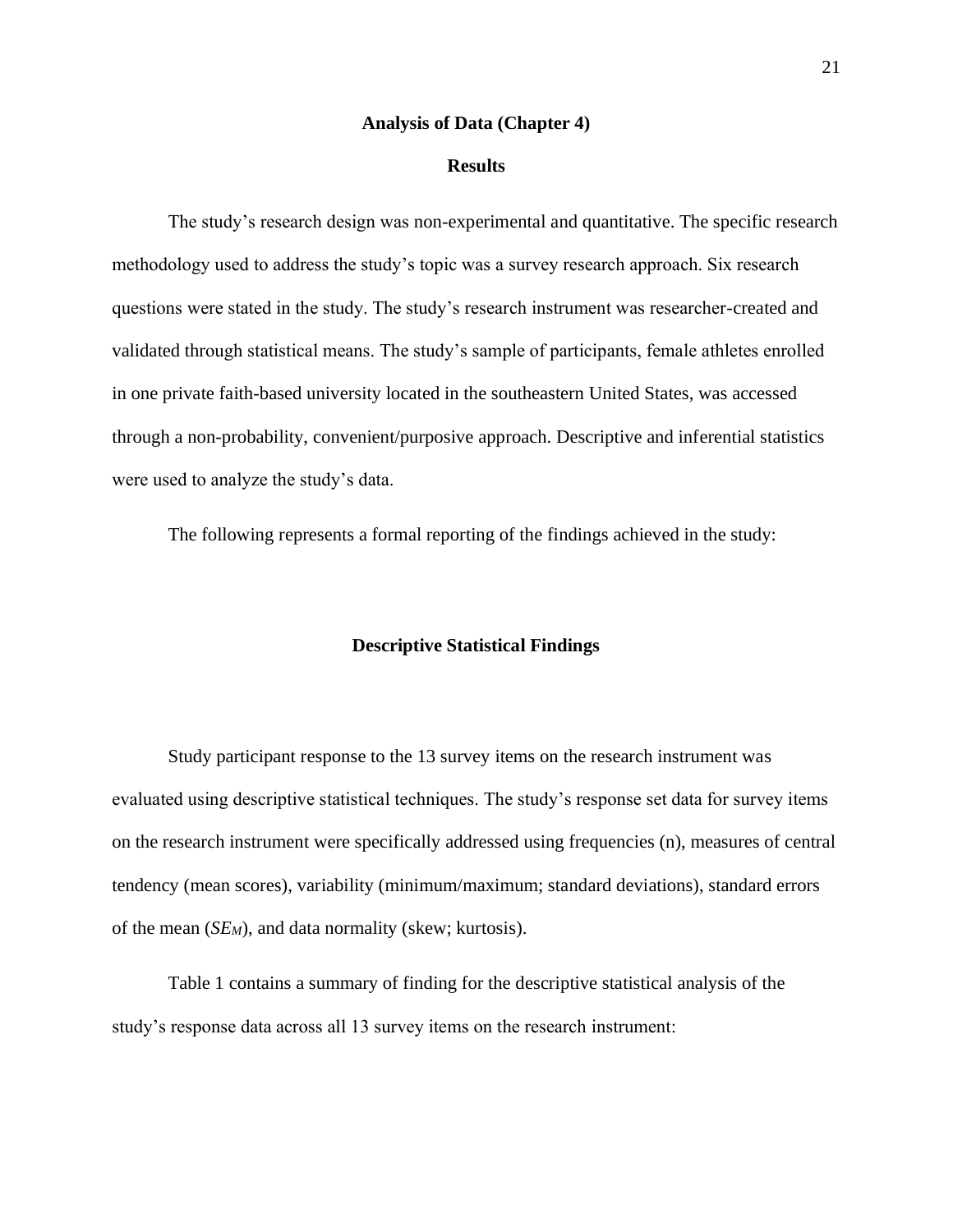## Table 1

*Descriptive Statistics Summary Table: Survey Items on the 5-Point Likert Scale Represented on the Research Instrument*

| Variable | $\boldsymbol{M}$ | <b>SD</b> | $\boldsymbol{n}$ | $SE_M$ | Min  | Max  | <b>Skewness</b> | Kurtosis |
|----------|------------------|-----------|------------------|--------|------|------|-----------------|----------|
| Item 1   | 3.08             | 1.44      | 26               | 0.28   | 1.00 | 5.00 | $-0.22$         | $-1.19$  |
| Item 2   | 1.54             | 0.76      | 26               | 0.15   | 1.00 | 3.00 | 0.98            | $-0.53$  |
| Item 3   | 3.58             | 0.76      | 26               | 0.15   | 3.00 | 5.00 | 0.86            | $-0.69$  |
| Item 4   | 1.96             | 1.15      | 26               | 0.23   | 1.00 | 5.00 | 1.05            | 0.22     |
| Item 5   | 1.65             | 1.09      | 26               | 0.21   | 1.00 | 4.00 | 1.47            | 0.62     |
| Item 6   | 4.12             | 1.07      | 26               | 0.21   | 2.00 | 5.00 | $-0.83$         | $-0.65$  |
| Item 7   | 4.69             | 0.62      | 26               | 0.12   | 3.00 | 5.00 | $-1.81$         | 2.00     |
| Item 8   | 3.62             | 1.20      | 26               | 0.24   | 1.00 | 5.00 | $-0.49$         | $-0.86$  |
| Item 9   | 2.62             | 0.98      | 26               | 0.19   | 1.00 | 4.00 | $-0.20$         | $-0.91$  |
| Item 10  | 3.69             | 1.16      | 26               | 0.23   | 1.00 | 5.00 | $-0.64$         | $-0.53$  |
| Item 11  | 4.19             | 1.10      | 26               | 0.21   | 2.00 | 5.00 | $-1.13$         | $-0.11$  |
| Item 12  | 3.73             | 1.22      | 26               | 0.24   | 1.00 | 5.00 | $-0.82$         | $-0.14$  |
| Item 13  | 2.81             | 1.39      | 26               | 0.27   | 1.00 | 5.00 | $-0.20$         | $-1.33$  |

### *Internal Reliability*

The internal reliability of study participant response to survey items on the research instrument was assessed using Cronbach's alpha (*a*) statistical technique. Applying the conventions of alpha interpretation proposed by George and Mallery (2020), the internal reliability level achieved in the study was considered as acceptable to good  $(a = .75)$ .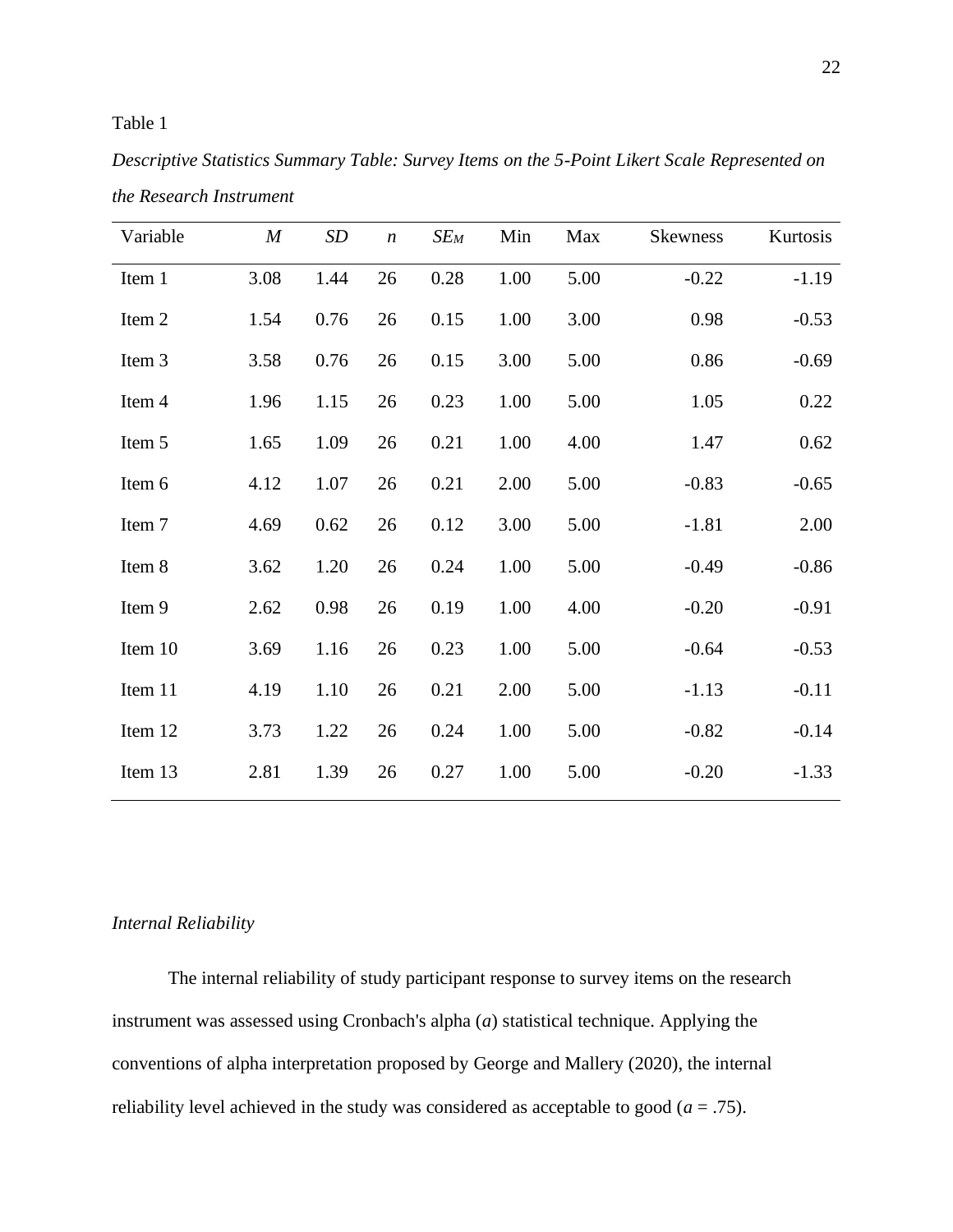A summary of finding for the internal reliability of study participant response across all 13 survey items on the research instrument is presented in table 2:

## Table 2

## *Internal Reliability Summary Table: All Survey Items*

| Scale  | No. of Items | α   | Lower Bound | <b>Upper Bound</b> |
|--------|--------------|-----|-------------|--------------------|
| Vernon |              | .75 | .64         | .86                |

*Note.* The lower and upper bounds of Cronbach's α were calculated using a 95.00% confidence interval.

#### **Findings by Research Question**

The study's topic was addressed through the statement of six research questions. Descriptive and inferential statistical techniques were used to address the study's research questions. The probability level of  $p \leq 0.05$  represented the threshold value for findings to be considered statistically significant for study purposes. Numeric effect sizes achieved in the study's analyses were interpreted using the conventions proposed by Cohen (1988) and Sawilowsky (2009).

The findings achieved in the study's six research questions are reported as follows:

*Research Question #1*

*To what degree did study participants perceive their coaches as having addressed female athlete eating habits in a positive manner?*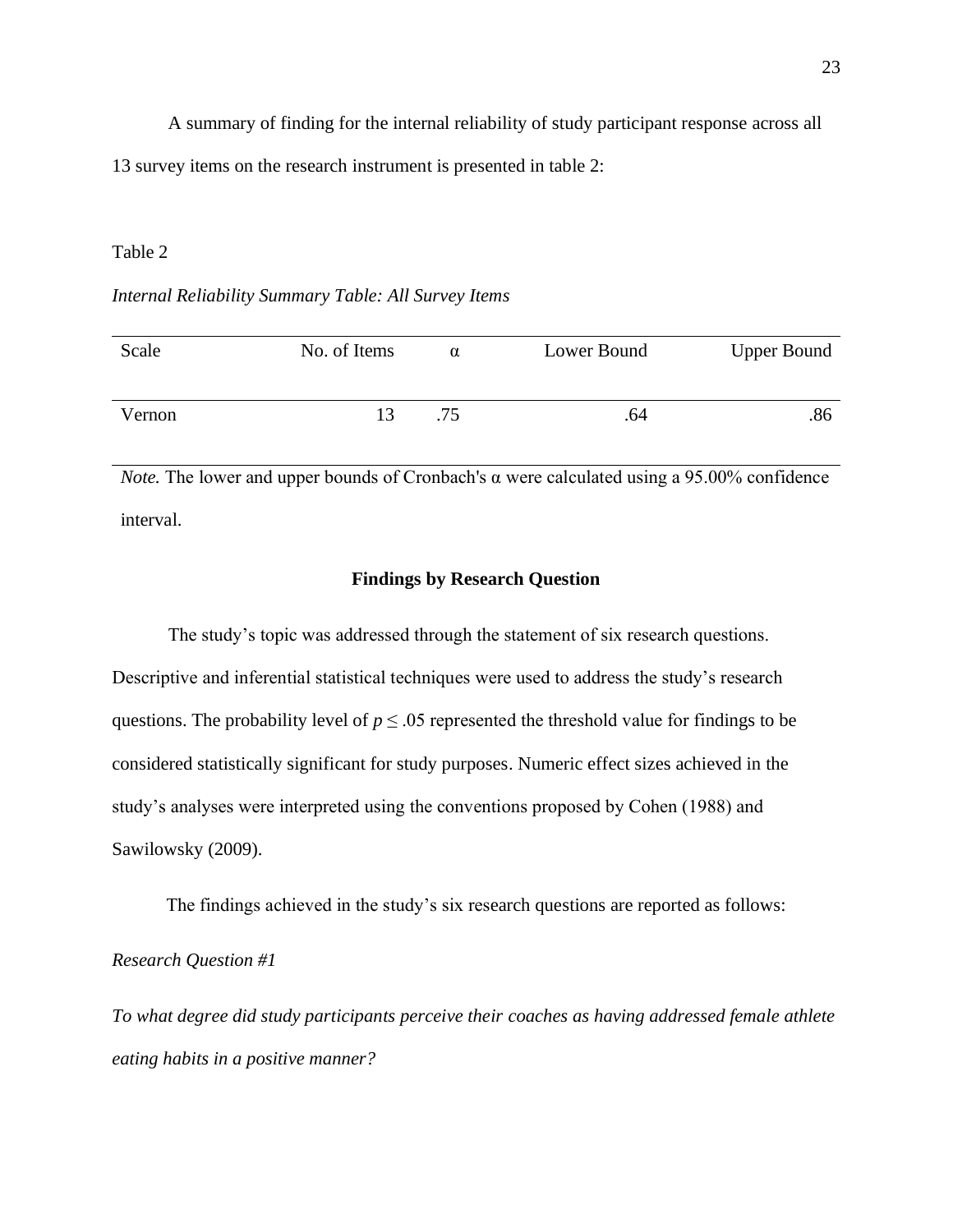Research question one was addressed using descriptive and inferential statistical techniques. Slightly over one in four  $(26.9\%; n = 7)$  of study participants perceived their coaches as having addressed the eating habits of female athletes in a positive manner "sometimes", while nearly one-quarter (23.1%;  $n = 6$ ) stated "frequently" and 19.2 % ( $n = 5$ ) stated "always". Approximately three in 10 (30.8%;  $n = 8$ ) responded to research question one as "rarely" to "never".

The statistical significance of study mean response to perceptions that their coaches address the eating habits of female athletes in a positive manner was addressed using the one sample *t* test. As a result, study participants' mean score response of  $3.08$  (SD = 1.44) was statistically significant ( $t_{(25)} = 3.81$ ;  $p < .001$ ). The magnitude of effect for study participant perceptions that their coaches address the eating habits of female athletes in a positive manner was considered approaching a large effect  $(d = .75)$ .

A summary of finding for the analysis of study participant perceptions that their coaches address the eating habits of female athletes in a positive manner is presented in Table 3:

## Table 3

*Summary Table: Study Participant Perceptions that their Coaches Address the Eating Habits of Female Athletes in a Positive Manner*

| Variable                        | $M_{\odot}$ | $SD \mu$ |                           |        | a    |
|---------------------------------|-------------|----------|---------------------------|--------|------|
| Positive Perceptions of Coaches | 3.08        |          | $1.44 \quad 2 \quad 3.81$ | < .001 | 0.75 |

*Note.* Degrees of Freedom for the *t*-statistic = 25. *d* represents Cohen's *d.*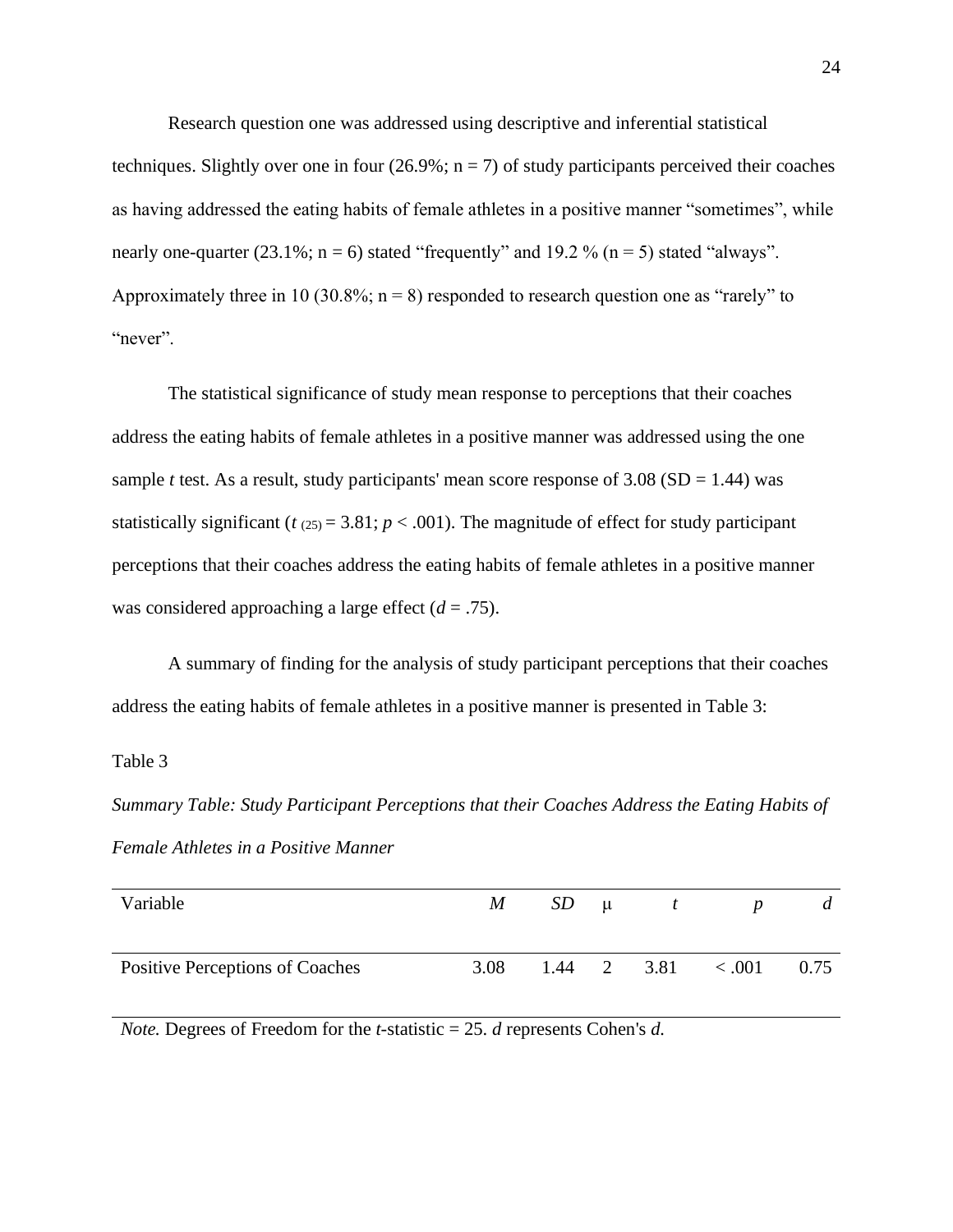#### *Research Question #2*

*To what degree did study participants (female athletes) perceive their coaches as having addressed their eating habits in a negative manner?*

Research question two was addressed using descriptive and inferential statistical techniques. Slightly over one in 10 (15.4%;  $n = 4$ ) of study participants perceived their coaches as having addressed the eating habits of female athletes in a negative manner "sometimes", while nearly one-quarter (23.1%;  $n = 6$ ) stated "rarely" and 61.5 % ( $n = 16$ ) stated "never" to perceptions that their coaches addressed the eating habits of female athletes in a negative manner. Approximately nine in 10 (84.6%;  $n = 22$ ) responded to research question two as "rarely" to "never".

The statistical significance of study mean response to perceptions that their coaches address the eating habits of female athletes in a negative manner was addressed using the one sample *t* test. As a result, the study participant's mean score response of  $1.54$  (SD = 0.76) was statistically significant ( $t_{(25)} = -9.80$ ;  $p < .001$ ). The magnitude of effect for study participant perceptions that their coaches address the eating habits of female athletes in a positive manner was considered very large and approaching a huge effect  $(d = 1.92)$ .

A summary of finding for the analysis of study participant perceptions that their coaches address the eating habits of female athletes in a negative manner is presented in Table 4:

Table 4

*Summary Table: Study Participant Perceptions that their Coaches Address the Eating Habits of Female Athletes in a Negative Manner*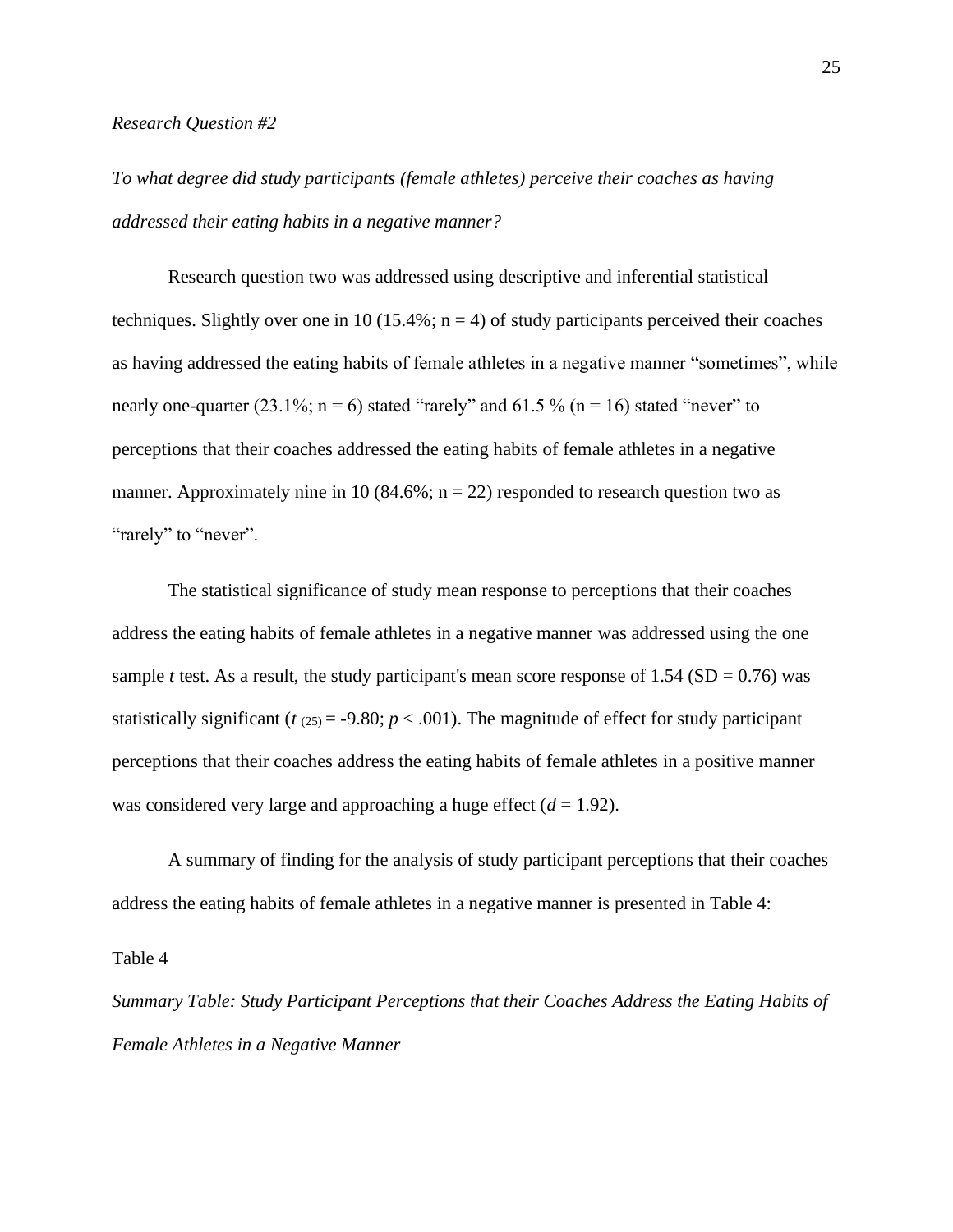| Variable                               | M     | SD | $\mu$ |                            |       | d    |
|----------------------------------------|-------|----|-------|----------------------------|-------|------|
| <b>Negative Perceptions of Coaches</b> | 1.54  |    |       | $0.76 \quad 3 \quad -9.80$ | <.001 | 1.92 |
| $\sim$ $\sim$<br>$\sim$ $-$<br>$ -$    | - - - |    | ____  |                            |       |      |

*Note.* Degrees of Freedom for the *t*-statistic = 25. *d* represents Cohen's *d.*

## *Research Question #3*

*To what degree did study participants (female athletes) perceive their desire for the frequency that their coaches would talk about their eating habits?*

Research question three was addressed using descriptive and inferential statistical techniques. Slightly over one in 10 (57.7%;  $n = 15$ ) of study participant perceived their desire for the frequency that their coaches would talk about the eating habits of female athletes "sometimes", while slightly over one-quarter (26.9%;  $n = 7$ ) stated "frequently" and 15.4 % ( $n =$ 4) stated "always" to their desired for the frequency that their coaches would talk about the eating habits of female athletes.

The statistical significance of study mean response to study participant perceptions of their desire for the frequency that their coaches would talk about the eating habits of female athletes was addressed using the one sample *t* test. As a result, study participant mean score response of 3.58 (SD = 0.76) was statistically significant ( $t_{(25)}$  = 10.61;  $p < .001$ ). The magnitude of effect for study participant perceptions of their desire for the frequency that their coaches would talk about the eating habits of female athletes was considered huge  $(d = 2.08)$ .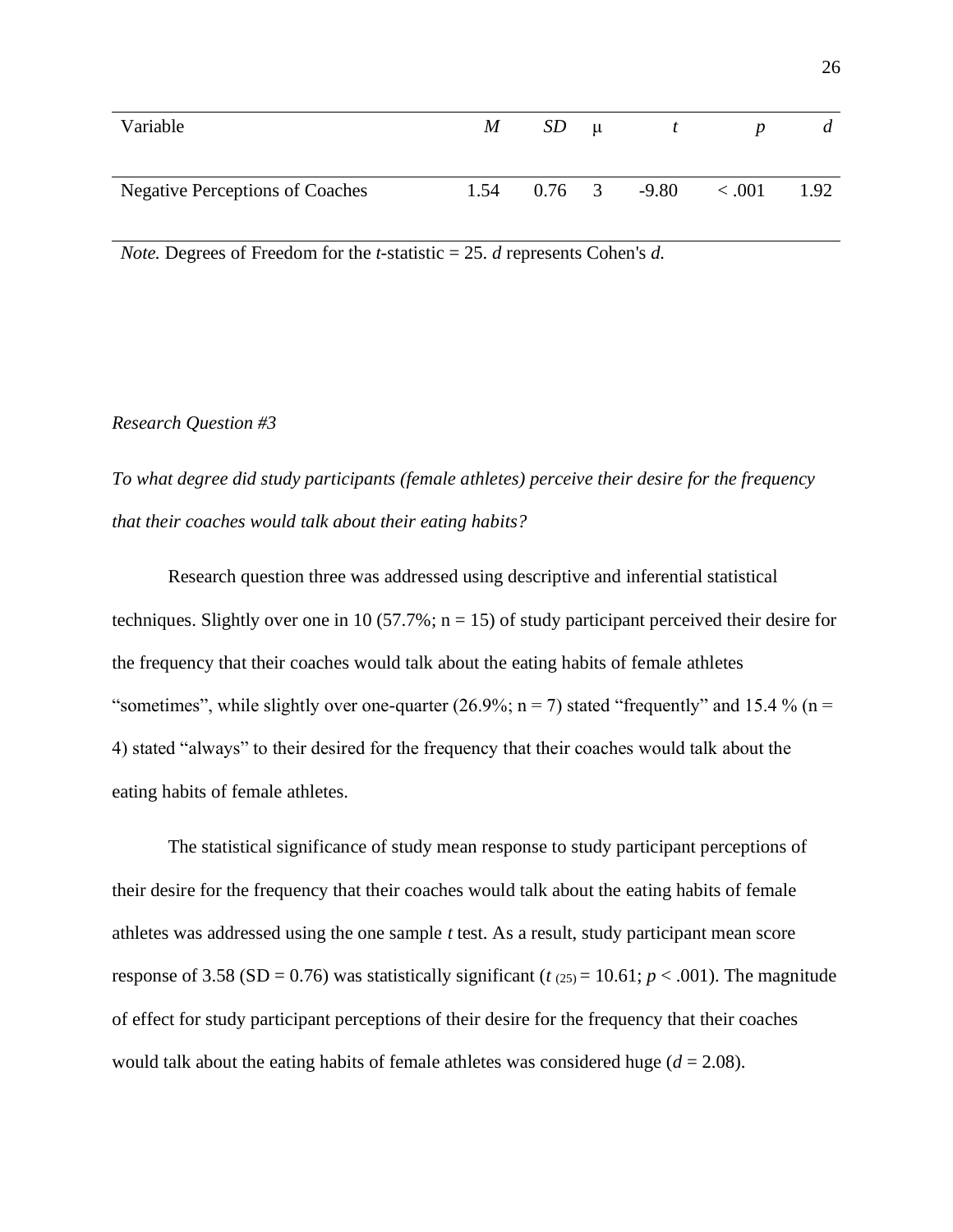A summary of finding for the analysis of study participant perceptions of their desire for the frequency that their coaches would talk about the eating habits of female athletes is presented in Table 5:

## Table 5

*Summary Table: Study Participant Perceptions of Their desire for the Frequency that Their Coaches Would Talk about the Eating Habits of Female Athletes*

| Variable                            | M | $SD \mu$ | $\mathbf{t}$               | p | a    |
|-------------------------------------|---|----------|----------------------------|---|------|
|                                     |   |          |                            |   |      |
| Frequency Discussion: Eating habits |   |          | 3.58 $0.76$ 2 10.61 < 0.01 |   | 2.08 |
|                                     |   |          |                            |   |      |

*Note.* Degrees of Freedom for the *t*-statistic = 25. *d* represents Cohen's *d.*

## *Research Question #4*

*To what degree did study participants (female athletes) perceive their coaches as promoting their body positivity?*

Research question four was addressed using descriptive and inferential statistical techniques. Nearly two in 10 (19.2%;  $n = 5$ ) of study participant perceived their coaches as promoting body positivity of female athletes "sometimes", while slightly over one-third (34.6%;  $n = 9$ ) stated "frequently" and 30.8 % ( $n = 8$ ) stated "always" to their perceptions of their coaches as promoting the body positivity of female athletes.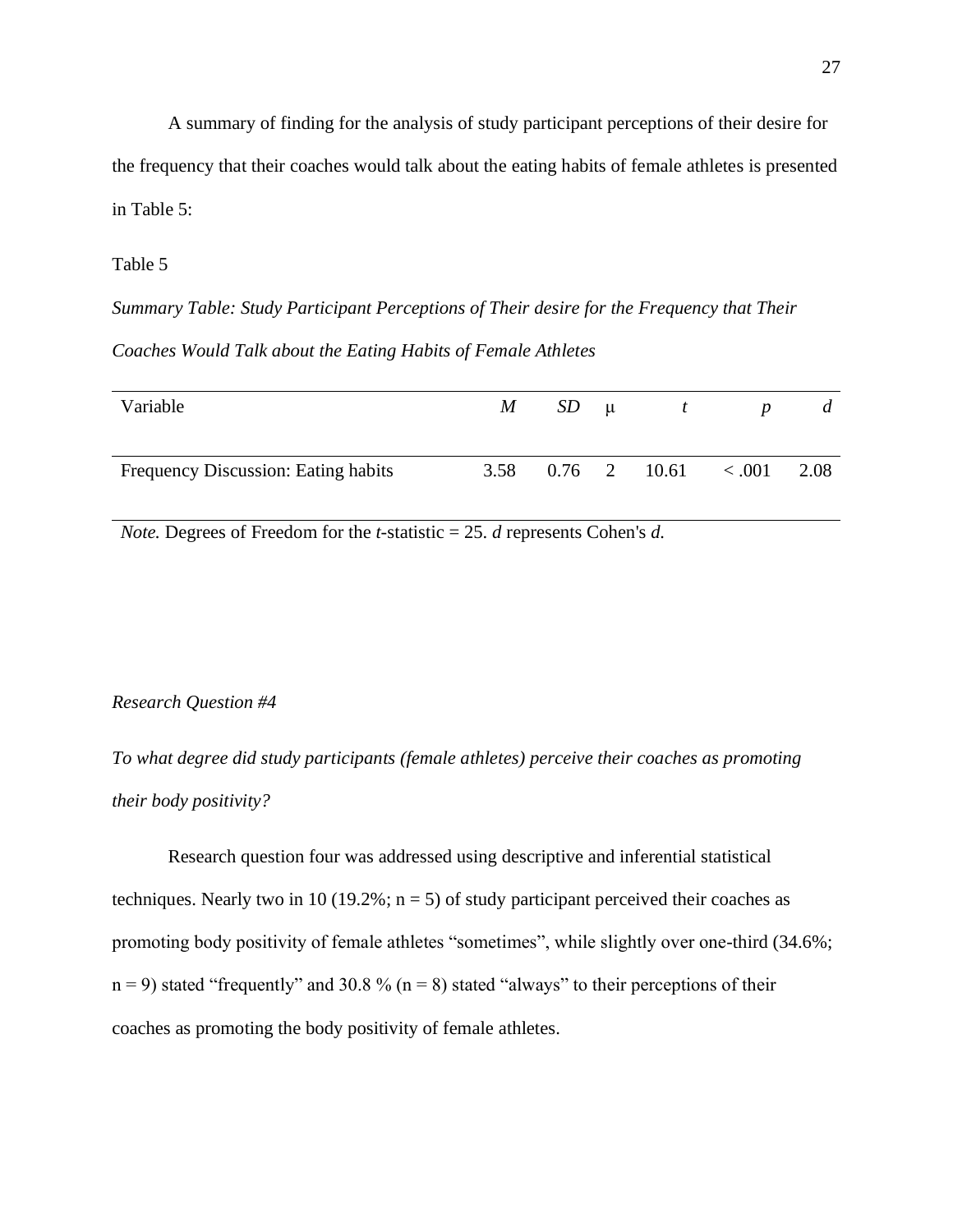The statistical significance of study mean response to study participant perceptions of their coaches as promoting body positivity of female athletes was addressed using the one sample *t* test. As a result, study participants' mean score response of  $3.73$  (SD = 1.22) was statistically significant ( $t_{(25)} = 7.24$ ;  $p < .001$ ). The magnitude of effect for study participant perceptions of their coaches as promoting the body positivity of female athletes was considered very large  $(d = 1.42)$ .

A summary of finding for the analysis of study participant perceptions of their coaches as promoting the body positivity of female athletes in research question four is presented in Table 6:

Table 6

*Analysis Summary: Study Participant (Female Athletes) Perceptions of Their Coaches as promoting Body Positivity in Female Athletes*

| Variable               | M    | SD   | $\mu$ |      |         | $\boldsymbol{a}$ |
|------------------------|------|------|-------|------|---------|------------------|
| <b>Body Positivity</b> | 3.73 | 1.22 |       | 7.24 | < 0.001 | 1.42             |

*Note.* Degrees of Freedom for the *t*-statistic = 25. *d* represents Cohen's *d.*

*Research Question #5*

*To what degree did study participants (female athletes) perceive their coaches as trying to get to know them on a personal level?*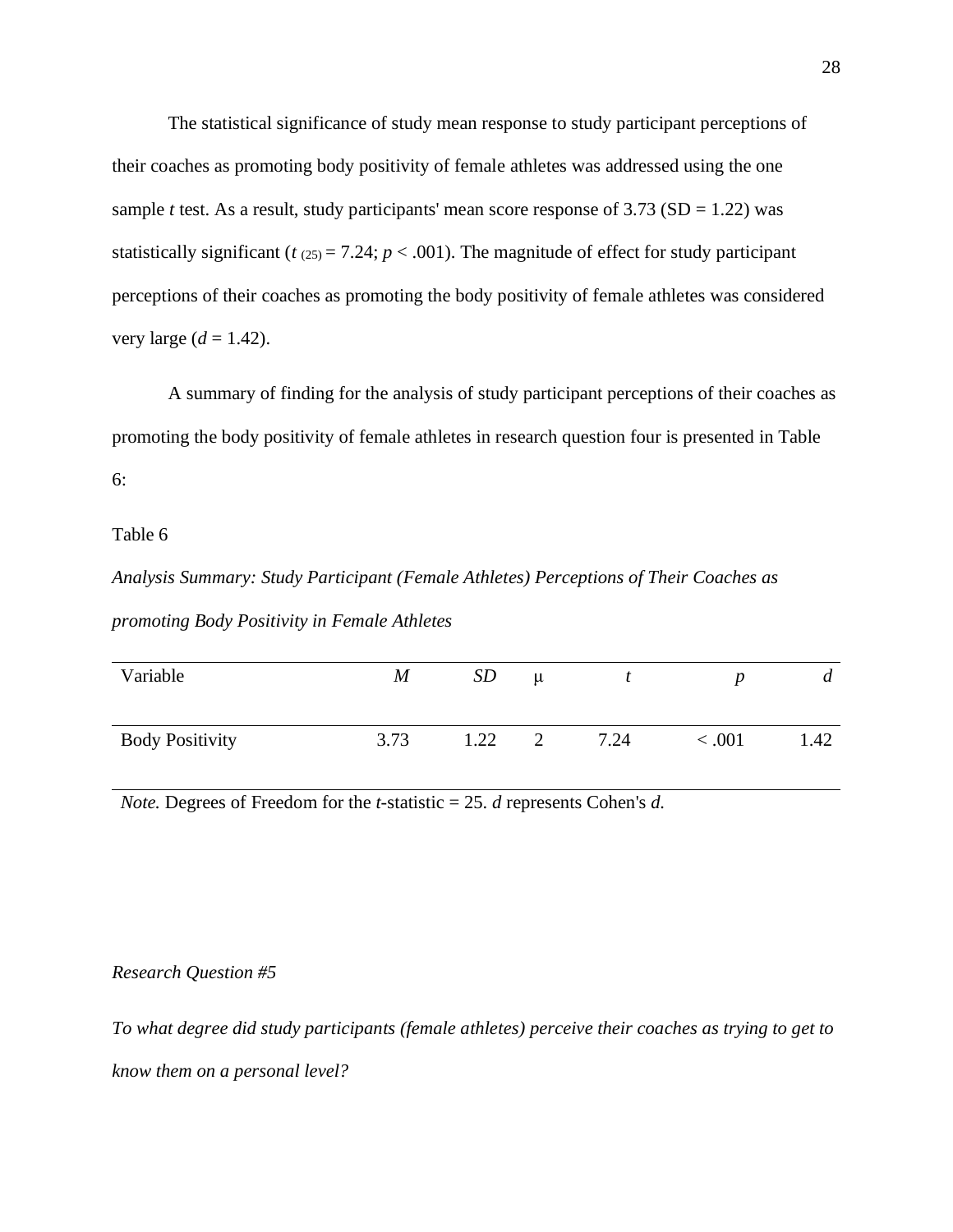Research question five was addressed using descriptive and inferential statistical techniques. Nearly 5% (3.8%;  $n = 1$ ) of study participants perceived their coaches as trying to get to know them on a personal level "sometimes", while slightly over one-quarter  $(26.9\%; n = 9)$ stated "frequently" and 53.8 % ( $n = 14$ ) stated "always" to their perceptions of their coaches as trying to get to know them on a personal level.

The statistical significance of study mean response to study participant perceptions of their coaches as trying to get to know them on a personal level was addressed using the one sample *t* test. As a result, study participants' mean score response of  $4.19$  (SD = 1.10) was statistically significant ( $t_{(25)} = 10.20$ ;  $p < .001$ ). The magnitude of effect for study participant perceptions of their coaches as trying to get to know them on a personal level was considered huge at  $d = 2.00$ .

A summary of finding for the analysis of study participant (female athletes) perceptions of their coaches as trying to get to know them on a personal level in research question five is presented in Table 7:

## Table 7

*Analysis Summary: Study Participant (Female Athletes) Perceptions of Their Coaches as Trying to Know Them on a Personal Level*

| Variable                 | M    | SD | $\mu$ |                            |        | a    |
|--------------------------|------|----|-------|----------------------------|--------|------|
| Personal Level Knowledge | 4.19 |    |       | $1.10 \quad 2 \quad 10.20$ | < .001 | 2.00 |

*Note.* Degrees of Freedom for the *t*-statistic = 25. *d* represents Cohen's *d.*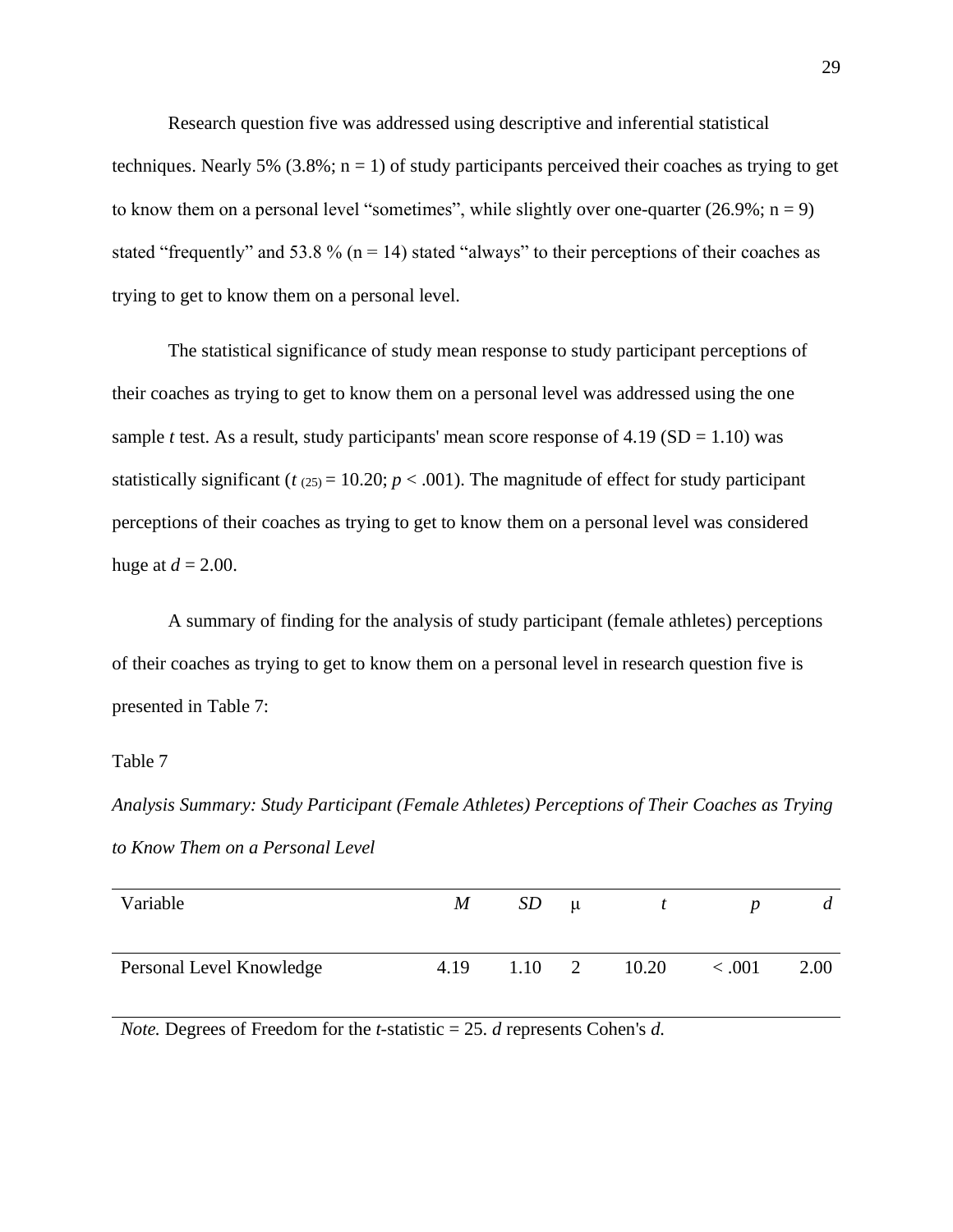*To what degree were study participant (female athlete) perceptions of the frequency in which their coaches taught them which foods were "good" and "bad" predictive of perceptions of their coaches as promoting body positivity?*

A simple linear regression statistical technique was used to address the predictive nature of research question six. The predictive model used in research question six was statistically significant (*F* (1,24) = 5.17,  $p = .03$ ,  $R^2 = .18$ ), indicating that approximately 17.74% of the variance in study participant perceptions of their coaches as promoting body positivity is explainable by perceptions of the frequency in which their coaches taught them which foods were "good" and "bad". Study participant perceptions of the frequency in which their coaches taught them which foods were "good" and "bad" was statistically significantly predictive of study participant perceptions of their coaches as promoting body positivity ( $B = 0.45$ ,  $t_{(24)} =$ 2.27, *p* = .03), indicating that on average, a one-unit increase of study participant perceptions of the frequency in which their coaches taught them which foods were "good" and "bad" is predicted to increase the value of perceptions of their coaches as promoting body positivity by 0.45 units. The magnitude of predictive effect for study participant perceptions of the frequency in which their coaches taught them which foods were "good" and "bad" for perceptions of their coaches as promoting body positivity was considered large at  $r^2 = .18$ .

Table 7 contains a summary of finding for the predictive model used to address research question six:

Table 7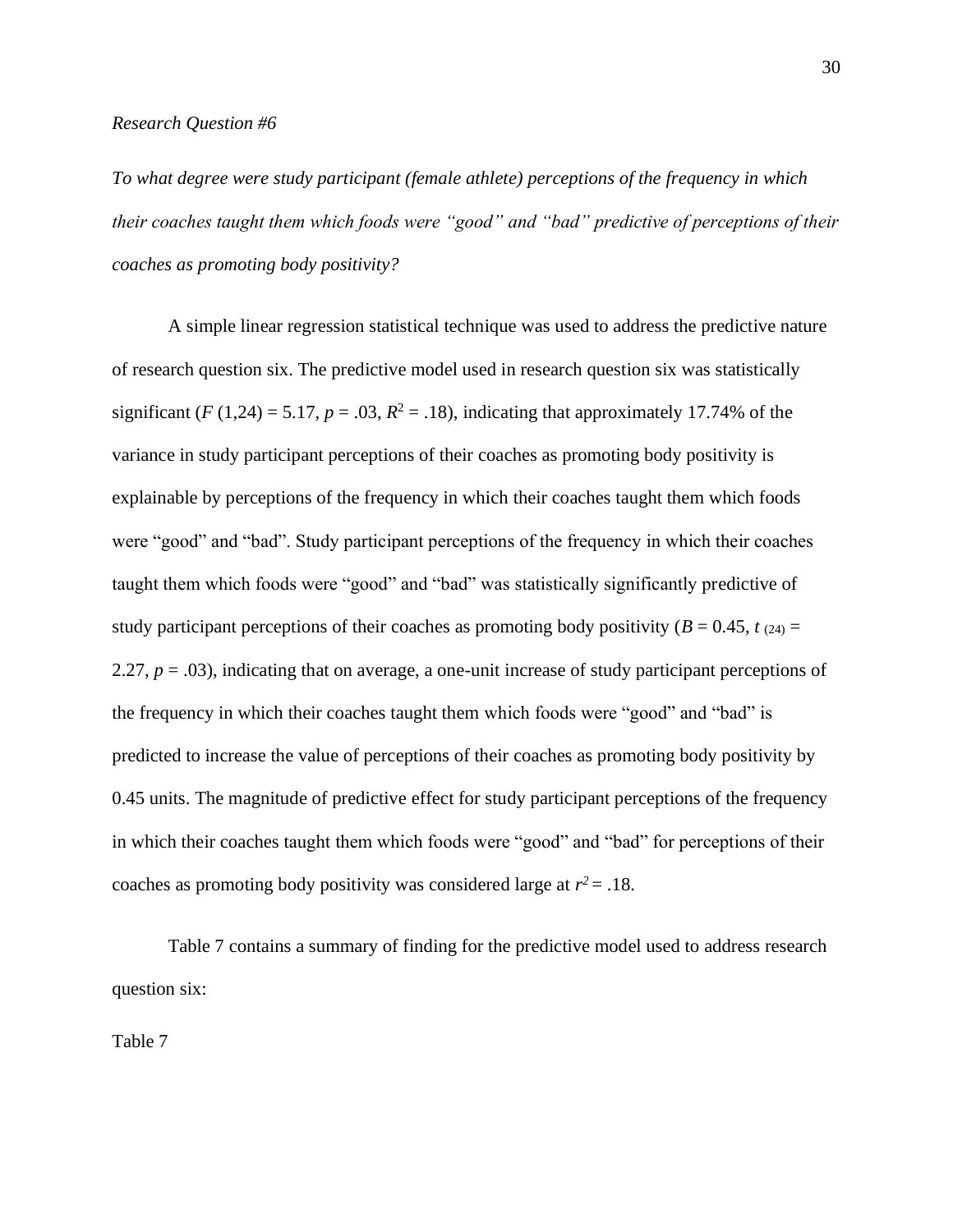*Predicting Study Participants (Female Athletes) Perceptions of Their Coaches as Promoting Body Positivity by Perceptions of the frequency in which Their Coaches taught Them which Foods were "Good" and "Bad"*

| 2.85<br>0.00<br>0.44<br>[1.94, 3.77]<br>6.42<br>(Intercept)<br>[0.04, 0.85]<br>0.42<br>Good/Bad Foods<br>0.45<br>0.20<br>2.27 | Model | $\boldsymbol{B}$ | SE | 95.00% CI | β | t | $\boldsymbol{p}$ |
|-------------------------------------------------------------------------------------------------------------------------------|-------|------------------|----|-----------|---|---|------------------|
|                                                                                                                               |       |                  |    |           |   |   | < .001           |
|                                                                                                                               |       |                  |    |           |   |   | .03              |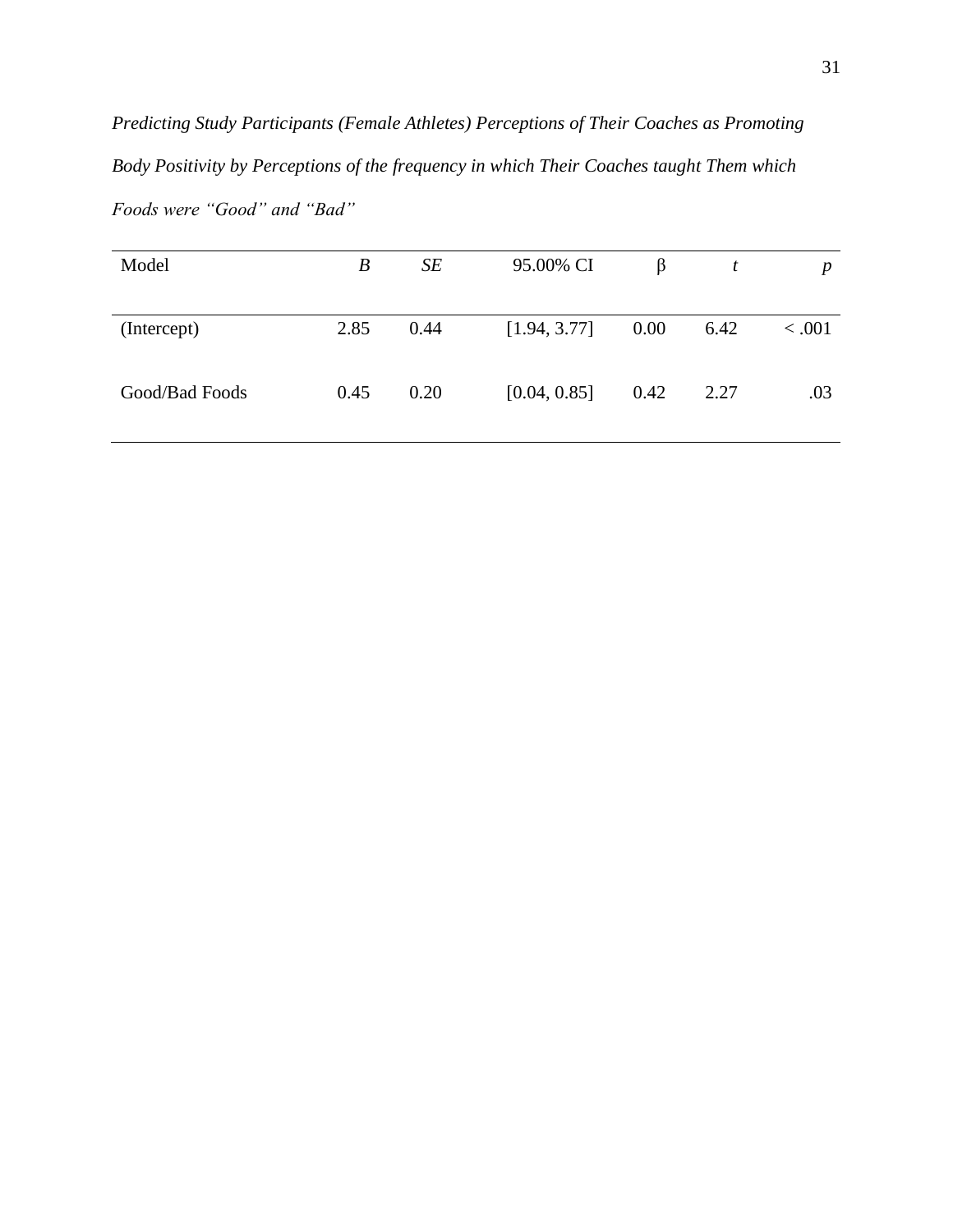## **Discussion and Conclusion (Chapter 5)**

## **Discussion**

The data results of the study did not support my hypothesis that the coaches were not discussing the topics of food relationships and body positivity to the athletes' standards. The first important point of information is that the data concluded that the participants' perception was that the coaches were ultimately addressing the topic of eating habits in a positive manner. The data also concluded that the participants' perception was that the coaches did not discuss eating habits in a negative manner, which confirms the previous statement.

Furthermore, the data concluded that the participants were in favor of their coaches' discussions of the topics of eating habits and body positivity. An interesting find was that when the participants were asked if their coaches addressed food as the adjectives of "good" and "bad", the participants perceived this as the coaches promoting body positivity. This affirms the findings of the previous statements once again, which concludes that the coaches must be addressing this topic in a positive manner. This displays that those participants most likely are encouraged in these categories.

However, there were no significant findings on the topic of eating disorders. This is most likely due to this topic being perceived as a more sensitive issue and therefore not discussed as often.

## **Conclusion**

In conclusion, there were strengths and weaknesses to the study. For strengths, most of the information that was concluded from the data analysis was significantly significant and had effects that varied from large to huge. The data also came from a balanced wide variety of female sports, which included cross country, soccer, volleyball, softball, golf, basketball, cheerleading,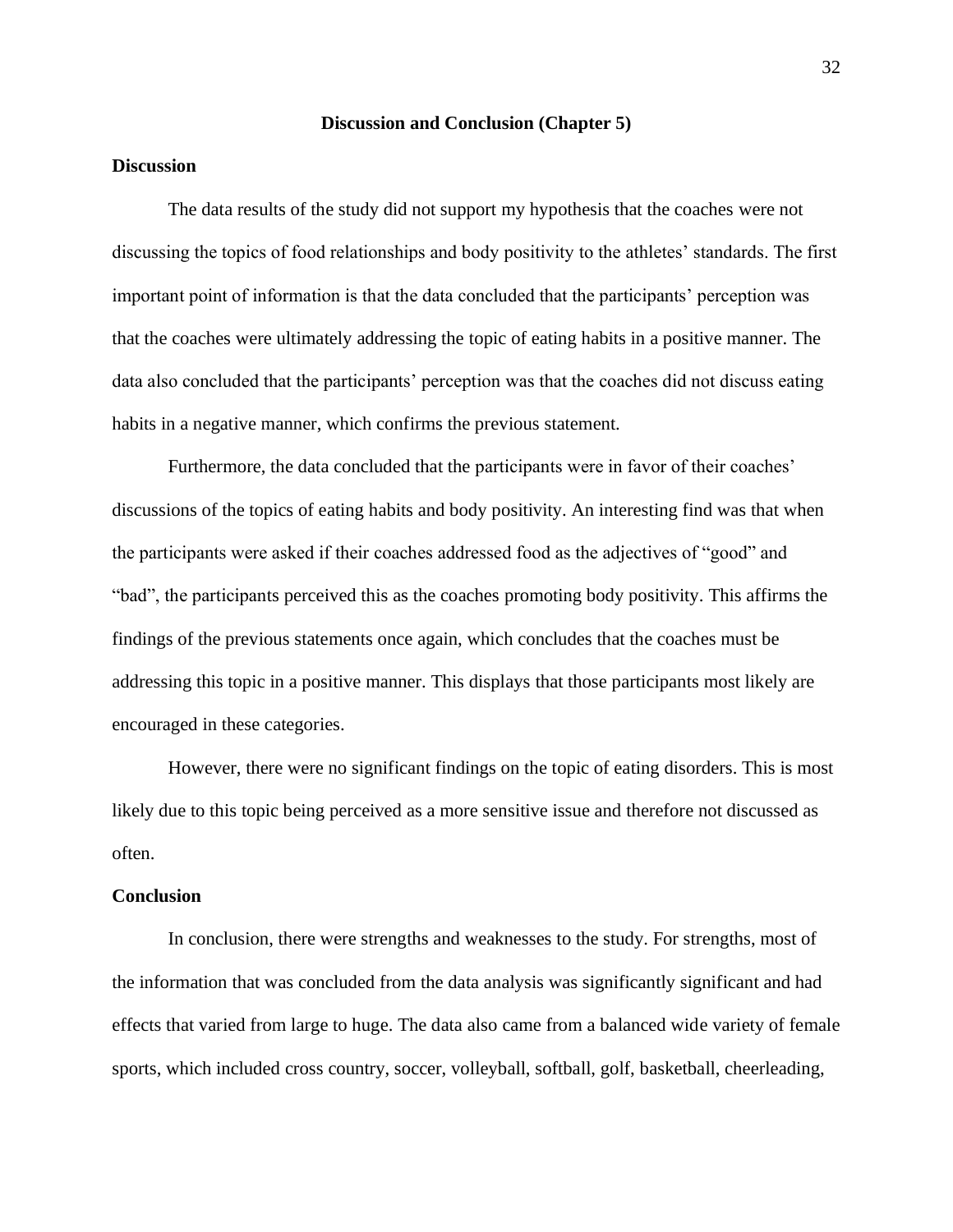and track and field. For weaknesses, the data in the category of eating disorders was not statistically significant, therefore conclusions could not be drawn from it. Furthermore, the sample size of the data was too small to represent a larger demographic outside of the university it was conducted in. However, an increased sample size would have helped to create more accurate conclusions. This also could have allowed for the differences in the sports to be compared. Another limitation was that the population of participants were only from a faithbased university, which increases the potential for bias.

There is the potential for several opportunities of future research. For example, the comparison between weight-focused sports such as wrestling, bodybuilding, cheerleading, and gymnastics. This perspective would be interesting to ascertain a specific population of athletes that are affected by a focus on weight in their sport. It would also be interesting to survey or interview the coaches of female and male athletes to discover their perspectives on topics of food relationships and body positivity for discussion with their athletes. This would be helpful to compare the self-assessment of the coaches' and the athletes' perspectives of the coaches. Lastly, the perspective of male college athletes on these topics is a study that has not been evaluated yet either and should be.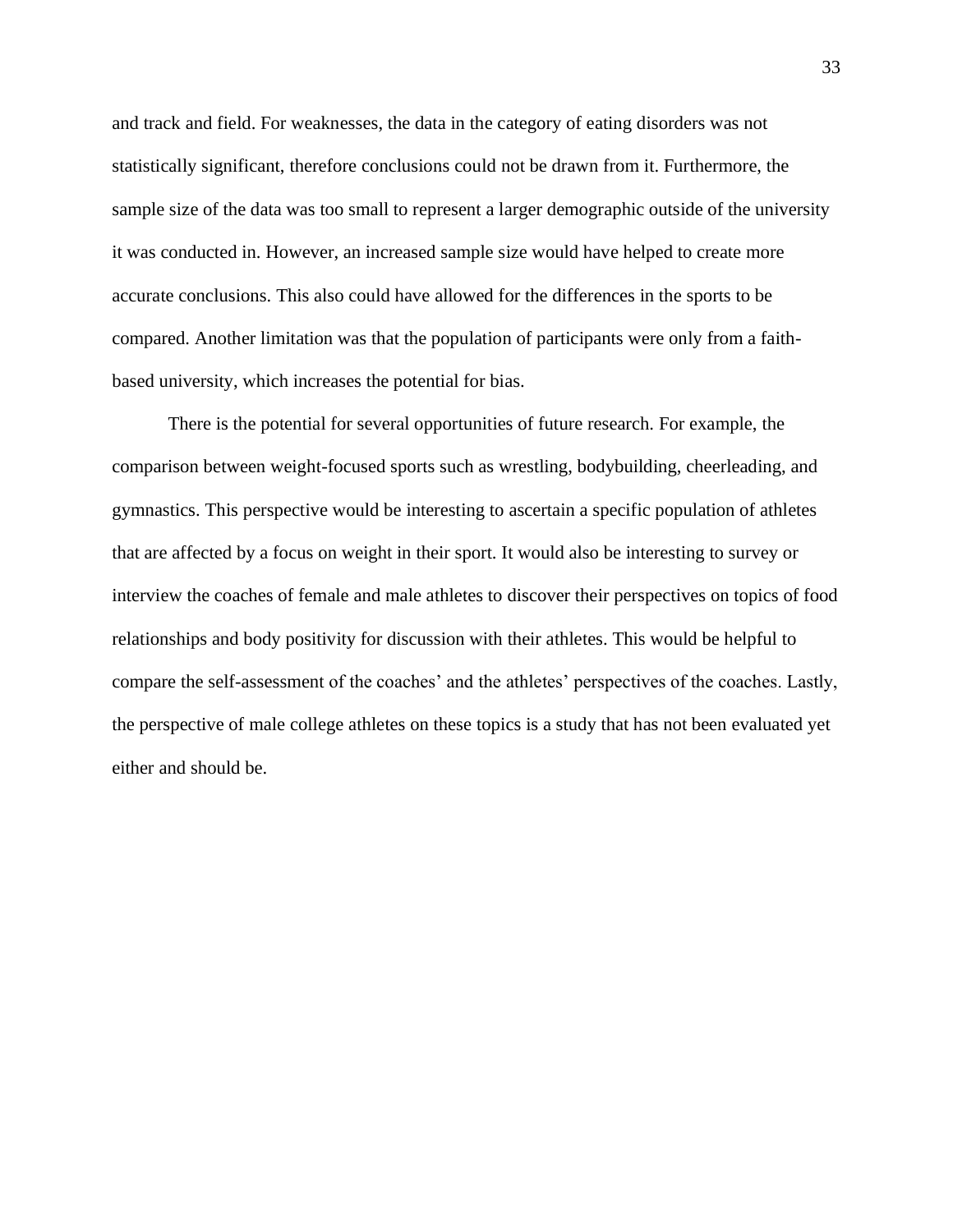#### **References**

- Avci, K. S., Çepikkurt, F., Kale, E. K. (2018). Examination of the relationship between coach-athlete communication levels and perceived motivational climate for volleyball players. *Universal Journal of Educational Research.* Retrieved from https://eric.ed.gov/?id=EJ1170598
- Blythin, S. P., Nicholson, H. L., Macintyre, V. G., Dickson, J. M., Fox, J. R., & Taylor, P. J. (2018, September 4). Experiences of shame and guilt in anorexia and bulimia nervosa: A systematic review. *Wiley*. Retrieved from https://doi-org.seu.idm.oclc.org/10.1111/papt.12198
- Chua, J. Y., Tam, W., & Shorey, S. (2020, May). Effectiveness of universal eating disorder prevention interventions in improving body image among children: A systematic review and meta‐analysis. *Journal of Child Psychology & Psychiatry*. Retrieved from https://seu.idm.oclc.org/login?url=https://search.ebscohost.com/login.aspx?direct=true&d b=rzh&AN=142766710&site=ehost-live&scope=site
- Clarkson, P. M., Tremblay, I. (1988, July 1). Exercise-induced muscle damage, repair, and adaptation in humans. *Journal of Applied Physiology.* Retrieved from https://journals.physiology.org/doi/abs/10.1152/jappl.1988.65.1.1
- Couture, S., Lamarche, B., Morissette, E., Provencher, V., Valois, P., Goulet, C., Drapeau, V. (2015). Evaluation of sports nutrition knowledge and recommendations among high school coaches. *International Journal of Sport Nutrition and Exercise Metabolism.* Retrieved from https://pubmed.ncbi.nlm.nih.gov/25386951/
- Davis, L., Jowett, S., Tafvelin, S. (2019, September 24). Communication strategies: The fuel for quality coach-athlete relationships and athlete satisfaction. *Frontiers in Psychology.*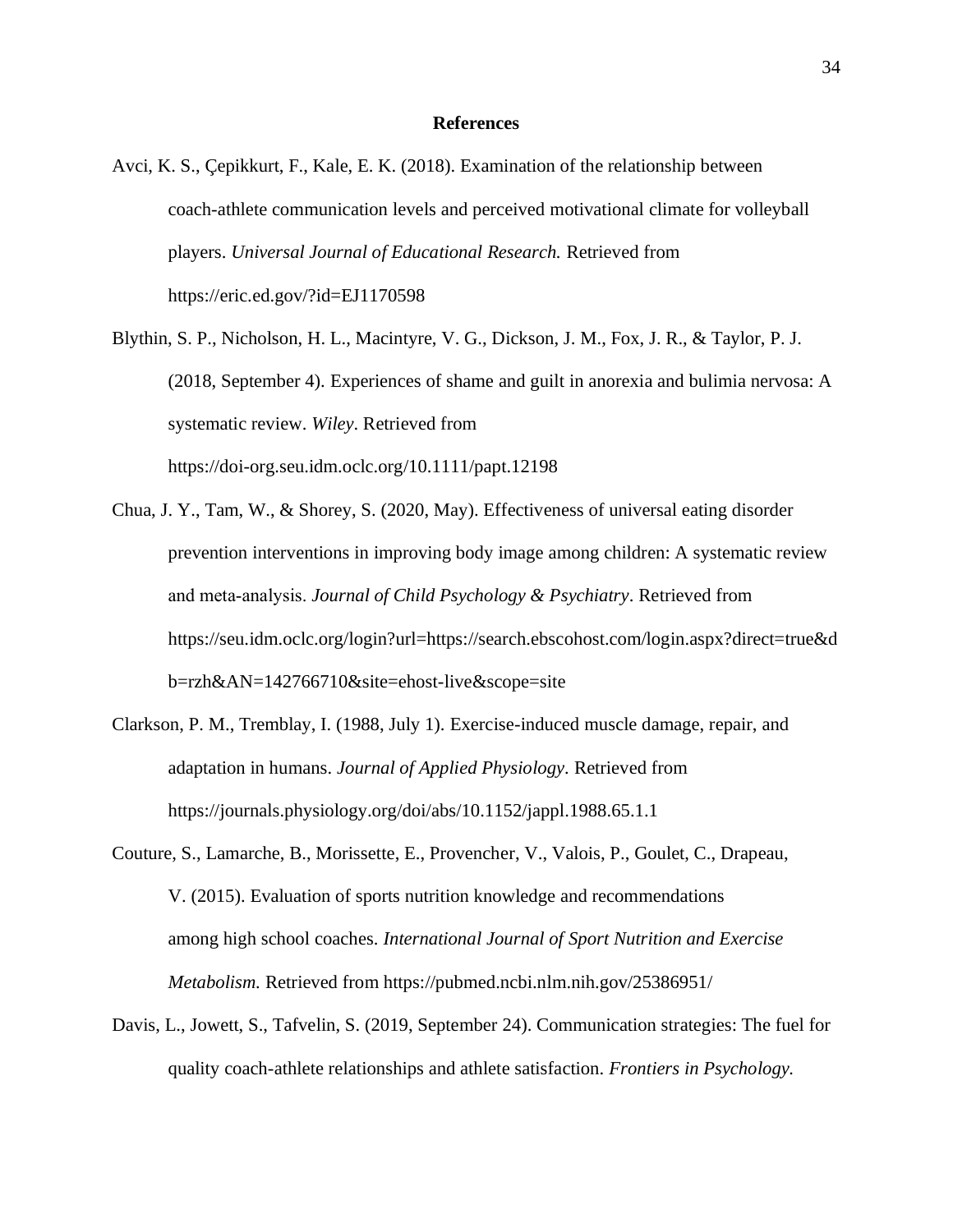Retrieved from https://www.frontiersin.org/articles/10.3389/fpsyg.2019.02156/full

- Delimaris, I. (2014, December 1). Potential adverse biological effects of excessive exercise and overtraining among healthy individuals. *Acta Medica Martiniana*. Retrieved from https://seu.idm.oclc.org/login?url=https://search.ebscohost.com/login.aspx?direct=true&d b=a9h&AN=102579454&site=ehost-live&scope=site
- De Young, K. P., Zander, M., Towne, T., Della Longa, N. M., Hovrud, L., & Murtha-Berg, E. (2017, April 5). The relation of dietary restraint and affect with food choice and the experience of guilt after eating. *Current Psychology*. Retrieved from https://link-springer-com.seu.idm.oclc.org/content/pdf/10.1007/s12144-017-9592-x.pdf
- DiBartolo, P. M., & Shaffer, C. (2002). A comparison of female college athletes and nonathletes: Eating disorder symptomatology and psychological well-being. *Journal of Sport and Exercise Psychology.* Retrieved from
	- https://seu.idm.oclc.org/login?url=https://search.ebscohost.com/login.aspx?direct=true&d b=a9h&AN=6315620&site=ehost-live&scope=site
- Downey, C. A., Chang, E. C. (2007, March 12). Perfectionism and symptoms of eating disturbances in female college students: Considering the role of negative affect and body dissatisfaction. *Eating Behaviors.* Retrieved from https://www.sciencedirect.com/science/article/abs/pii/S1471015307000232
- Flatt, R., Thornton, L., Fitzsimmons-Craft, E., Balantekin, K., Smolar, L., Mysko, C., … Bulik, C. (2020, November 30). Comparing eating disorder characteristics and treatment in self-identified competitive athletes and non-athletes from the National Eating Disorders Association online screening tool. *International Journal of Eating Disorders*. Retrieved from https://doi-org.seu.idm.oclc.org/10.1002/eat.23415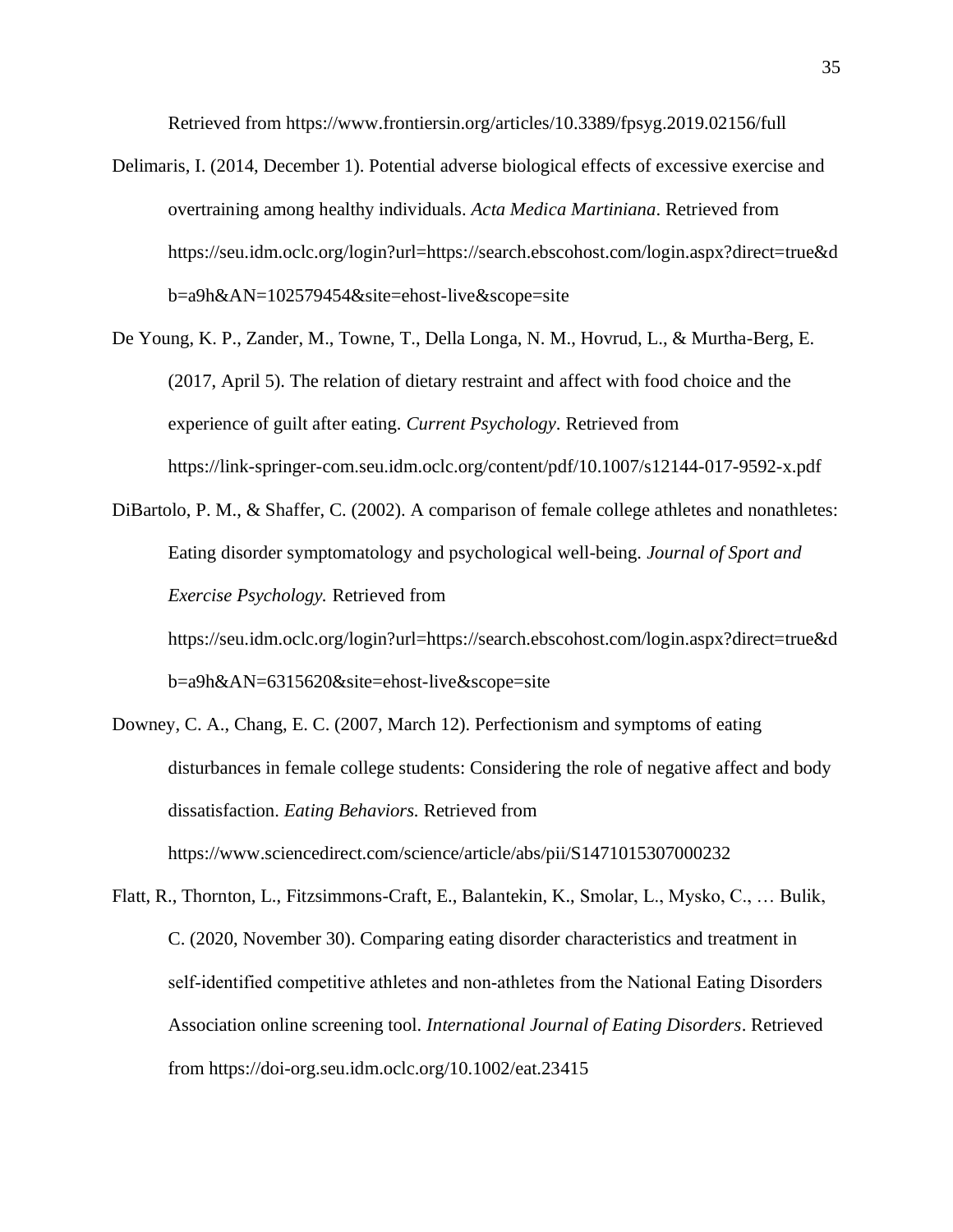- Hauck, C., Schipfer, M., Ellrott, T., & Cook, B. (2019, October 25). The relationship between food addiction and patterns of disordered eating with exercise dependence: In amateur endurance athletes. *Eating and Weight Disorders*. Retrieved from https://seu.idm.oclc.org/login?url=https://search.ebscohost.com/login.aspx?direct=true&d b=psyh&AN=2020-81204-009&site=ehost-live&scope=site
- Holm-Denoma, J. M., Scaringi, V., Gordon, K. H., Van Orden, K. A., & Joiner, T. E. (2009). Eating disorder symptoms among undergraduate varsity athletes, club athletes, independent exercisers, and nonexercisers. *The International Journal of Eating Disorders.* Retrieved from https://seu.idm.oclc.org/login?url=https://search.ebscohost.com/login.aspx?direct=true&d

b=cmedm&AN=18651619&site=ehost-live&scope=site

Jee, Y., & Eun, D. (2017, September 19). Exercise addiction and psychophysiological health in Korean collegiate students. *International Journal of Mental Health & Addiction.* Retrieved from https://seu.idm.oclc.org/login?url=https://search.ebscohost.com/login.aspx?direct=true&d

b=a9h&AN=129037567&site=ehost-live&scope=site

- Juzwiah, C., & Ancona-Lopez, F. (2004, April 14). Evaluation of nutrition knowledge and dietary recommendations by coaches of adolescent Brazilian athletes. *International Journal of Sport Nutrition and Exercise Metabolism*. Retrieved from https://doi.org/10.1123/ijsnem.14.2.222
- Kassing, J. W., Infante, D. A. (2009, June 6). Aggressive communication in the coach-athlete relationship. *Communication Studies Journals*. Retrieved from https://www.tandfonline.com/doi/abs/10.1080/08824099909388708?casa\_token=28C1fk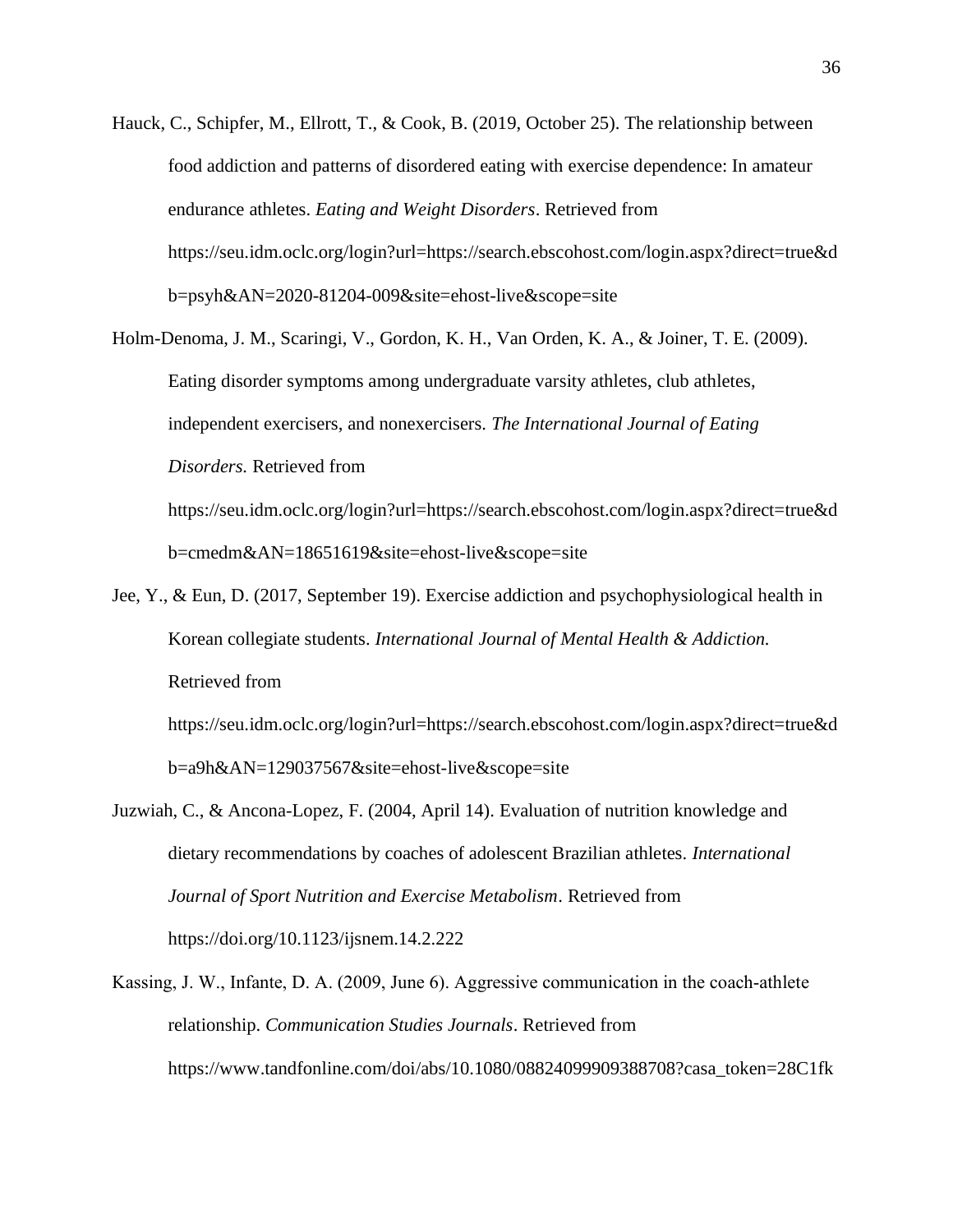X1jl8AAAAA%3AECjN4kUzZ2A4NryhhjHRVtrE6Z4TQmtOsjMPgvo-JKgHKYWJ3A muEQe0gwrc7dLjbRw5ik8i-5Ov-A

Kim, S. (2018, October 1). Eating disorders, body dissatisfaction, and self-esteem among South Korean women. *Social Behavior & Personality.* Retrieved from https://doi.org/10.2224/sbp.6801

Kris-Etherton, P., Petersen, K., Hibbeln, J., Hurley, D., Kolick, V., Peoples, S., Rodriguez, N., Woodward-Lopez, G. (2020, May 24). Nutrition and behavioral health disorders: Depression and anxiety. *Nutrition Reviews*. Retrieved from https://academic.oup.com/nutritionreviews/article/79/3/247/5843529?login=true

Kuijer, R. G., Boyce, J. A., & Marshall, E. M. (2014, August 25). Associating a prototypical forbidden food item with guilt or celebration: Relationships with indicators of (un)healthy eating and the moderating role of stress and depressive symptoms. *Psychology & Health.* Retrieved from

https://seu.idm.oclc.org/login?url=https://search.ebscohost.com/login.aspx?direct=true&d b=hch&AN=100071446&site=ehost-live&scope=site

LePage, M. L., Crowther, J. H. (2010, February 12). The effects of exercise on body satisfaction and affect. *Body Image.* Retrieved from https://www.sciencedirect.com/science/article/abs/pii/S174014450900134X

Mayo Foundation for Medical Education and Research. (2022, March 19). "Body dysmorphic disorder." *Mayo Clinic.* Retrieved from https://www.mayoclinic.org/diseases-conditions/body-dysmorphic-disorder/symptoms-ca uses/syc-20353938

Moffitt, R. L., Neumann, D. L., & Williamson, S. P. (2018, December). Comparing the efficacy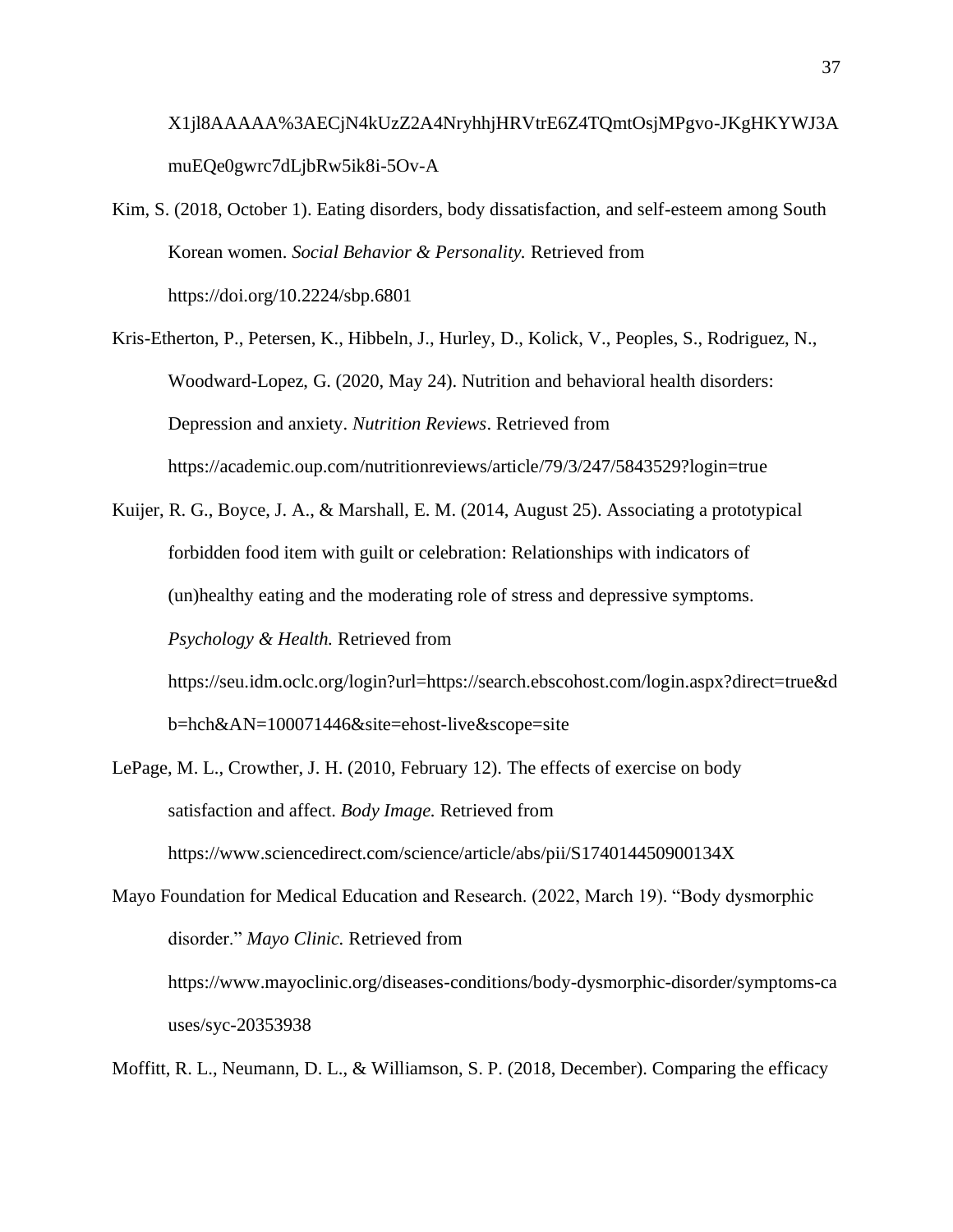of a brief self-esteem and self-compassion intervention for state body dissatisfaction and self-improvement motivation. *ScienceDirect*. Retrieved from https://seu.idm.oclc.org/login?url=https://search.ebscohost.com/login.aspx?direct=true&d b=cmedm&AN=30144731&site=ehost-live&scope=site

- Nystoriak, M., Bhatnagar, A. (2018, September 28). Cardiovascular effects and benefits of exercise. *Frontiers in Cardiovascular Medicine.* Retrieved from https://www.frontiersin.org/articles/10.3389/fcvm.2018.00135/full
- Pettersson, S., Ekstrom, M. P., & Berg, C. M. (2013). Practices of weight regulation among elite athletes in combat sports: A matter of mental advantage? *Journal of Athletic Training*. Retrieved from https://pubmed.ncbi.nlm.nih.gov/23672331/
- Poczwardowski, A., Barott, J., Henschen, K. (2003). The athlete and coach their relationship and its meaning. *International Journal of*

*Sports Psychology.* Retrieved from

https://www.researchgate.net/profile/Artur-Poczwardowski/publication/232493167\_The\_ athlete\_and\_coach\_Their\_relationship\_and\_its\_meaning\_Results\_of\_an\_interpretive\_stu dy/links/54fa23ae0cf2040df21b1c7d/The-athlete-and-coach-Their-relationship-and-its-m eaning-Results-of-an-interpretive-study.pdf

Schwartz, L., Delgado, L., Craig, T., Bonini, S., Carlsen, K., Casale, T., Del Giacco, S., Drobnic, F., Van Wijk, R., Ferrer, M., Haahtela, T., Henderson, W., Israel, E., Lotvall, J., Moreira, A., Papadopoulos, N., Randolf, C., Romano, A., Weiler, J. (2008, July 8). Exercise-induced hypersensitivity syndromes in recreational and competitive athletes: A PRACTALL consensus report (what the general practitioner should know about sports and allergy). *European Journal of Allergy and Clinical Immunology.* Retrieved from